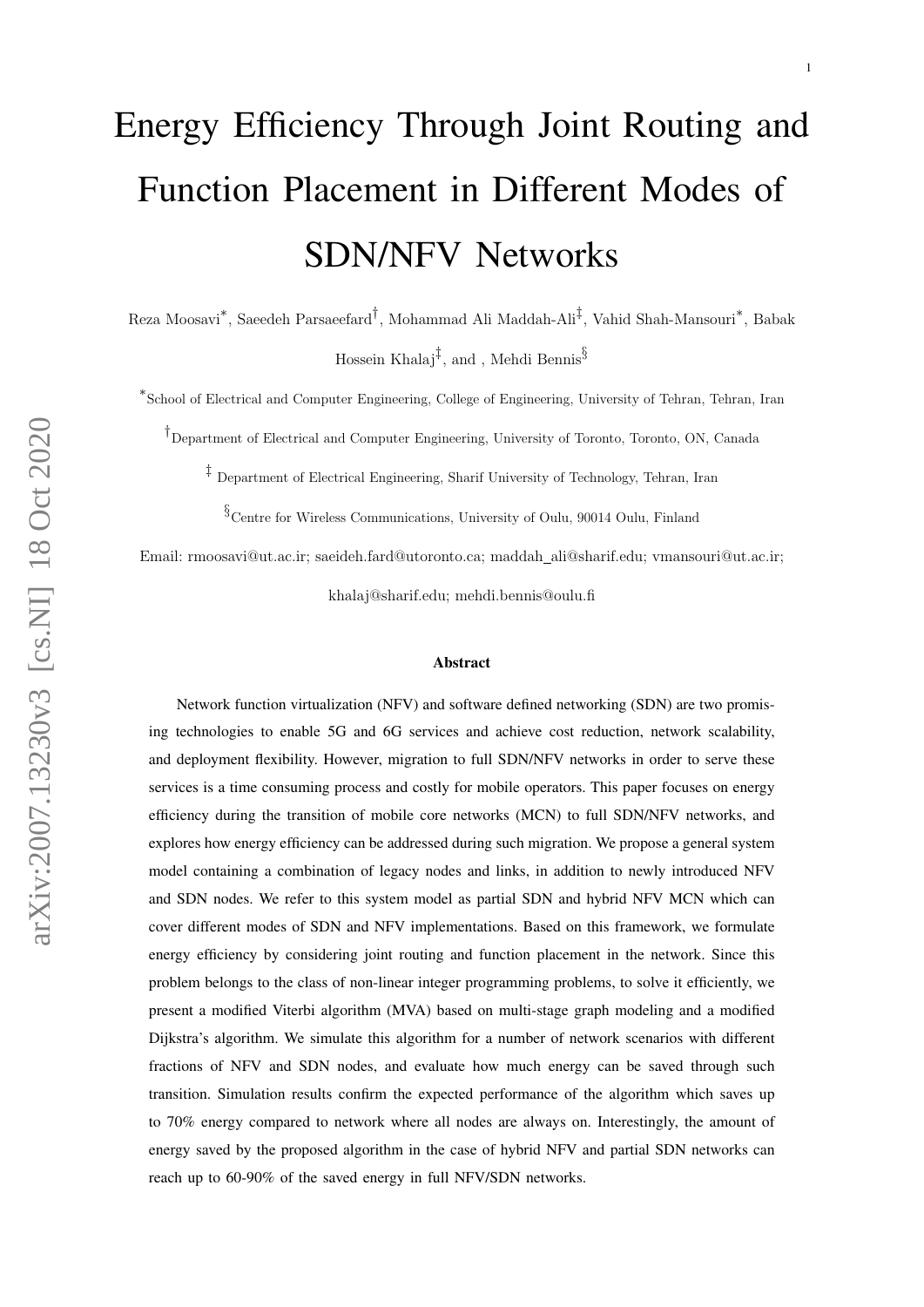#### Index Terms

5G and 6G, Energy efficiency, network function virtualization, software defined networking.

#### I. INTRODUCTION

The increase in the number of mobile devices, new services, and applications is leading to an exponential rise in the data traffic in mobile networks. In order to handle such traffic, improve deployment flexibility, and reduce the costs of the service, the fifth-generation mobile networks and beyond (5G and 6G) should rely on new concepts and architectures [\[1\]](#page-28-0). Besides, energy consumption in mobile networks increases by 10% annually and should be appropriately handled [\[2\]](#page-28-1). The use of software-defined networking (SDN) and network function virtualization (NFV) in the core of 5G can satisfy the new services' demands in the mobile core network (MCN), as well as considerably increase energy efficiency.

NFV leverages the concept of virtualization to network functions (NFs) in which a software implementation of NFs is decoupled from the hardware infrastructure. In this context, virtualized NFs (VNFs) can be installed in/removed from a server, or migrate from one server to another in a straightforward manner [\[1\]](#page-28-0). This flexibility in NFV enables the migration of VNFs from under-utilized hardware in order to turn them off and achieve higher energy efficiency. On the other hand, SDN separates the data and control planes and carries out all the control decisions in the network with centralized controllers called SDN controllers. By a centralized control view, SDN provides a more efficient network control for the operators to attain higher network utilization [\[1\]](#page-28-0). For instance, from an energy efficiency perspective, SDN controllers can reroute network paths in such a way that under-utilized links and nodes can be turned off. Inherent potentials of these two complementary technologies in increasing the energy efficiency of the networks can be deployed using the concepts of multi-domain and recursive orchestration in 5G [\[3\]](#page-28-2).

The architecture of MCN of 5G and 6G can be evolutionary, in a way that part of the legacy MCN entities are virtualized or software-defined enabled, while a subset of internal functionalities and existing interfaces remain intact [\[4\]](#page-29-0). This way, the running cost of MCN of 5G and 6G reduces. Thus, evolutionary architecture for MCN of 5G and 6G, e.g. [\[5\]](#page-29-1), [\[6\]](#page-29-2), is backward compatible. Motivated by the aforementioned observations, in this paper, an evolutionary architecture for MCN of 5G and 6G is considered as follows:

• The transmission network is assumed to be partial SDN, in which some part of the nodes in the network are equipped with SDN technology, while the rest of the nodes remain working independently.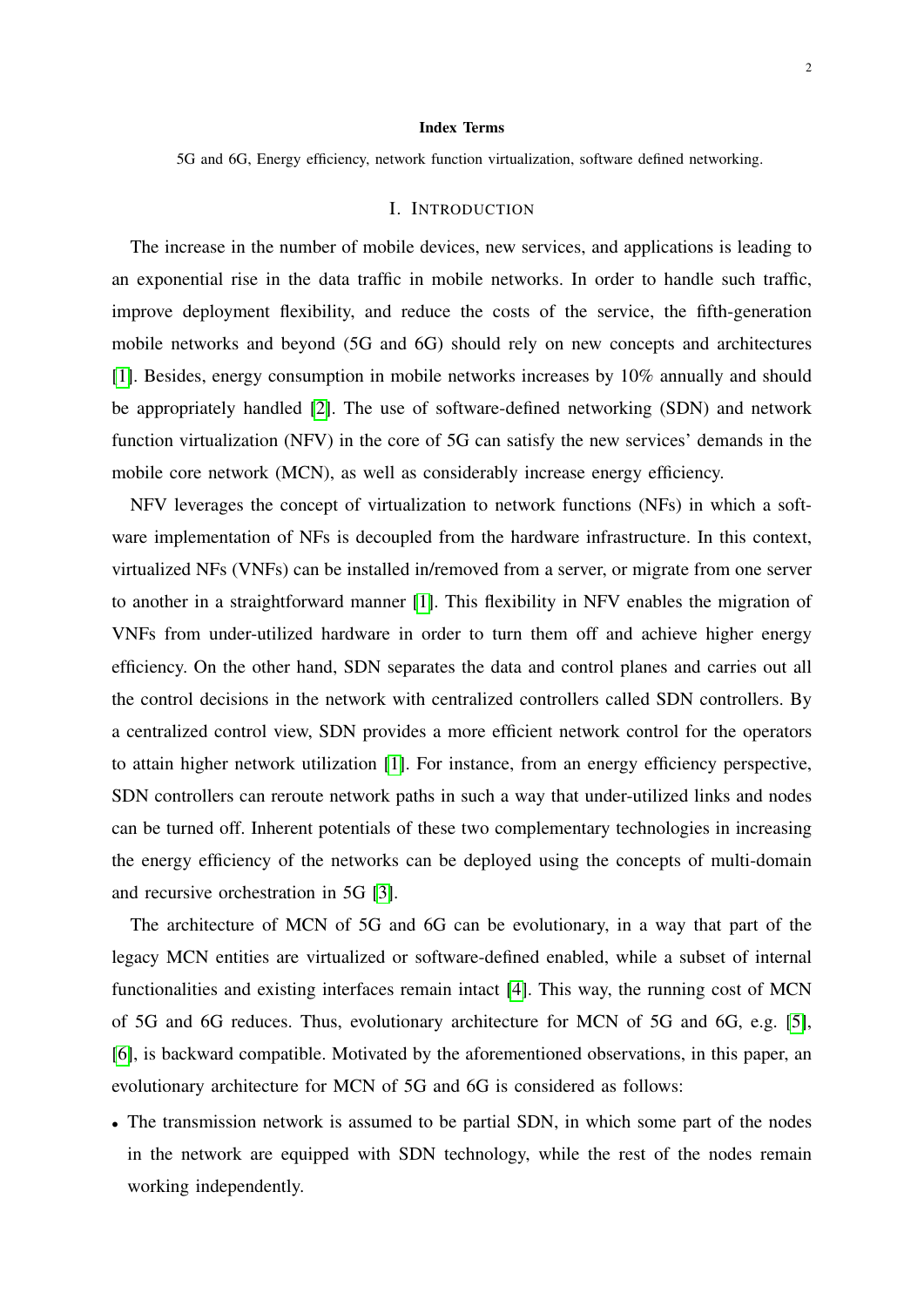<span id="page-2-0"></span>

Fig. 1: Partially SDN and hybrid NFV mobile core Network of wireless networks

• NFs of the data plane are executed in the form of hybrid NFV. This way, some NFs are executed on servers, and some of them are executed on physical function nodes.

This hybrid deployment can also model *transition* of the cellular networks from fourthgeneration (4G) to 5G and 6G. Mainly because the transition budgets are limited, and only a part of the network can be upgraded at a time, especially for large-scale networks. In addition, as an emerging technology, SDN is not mature enough to replace the whole traditional network in a single step. Therefore, gradual software-defined and MCN implementation sounds inevitable to assess SDN feasibility in next generation of wireless networks. Evidently, the transition time is likely to extend over a several years span. During the transition, SDN should coexist with traditional networks [\[4\]](#page-29-0). In the partial SDN network, we can still implement centralized control of these SDN-enabled devices to save energy. However, the hybrid SDN is not as effective and flexible as in full SDN. Similarly, due to the implementation problems and costs, operators seem to be imperceptibly moving towards full NFV networks. Such arguments have led to works such as [\[5\]](#page-29-1) and [\[7\]](#page-29-3) to consider hybrid NFV architectures for 5G and 6G MCN.

In this paper, we consider a partial SDN and hybrid NFV network, as shown in Fig. [1](#page-2-0) which can model different modes of combinations of SDN and NFV with traditional networking during this transition. In this network, we only consider the data plane where NFs are implemented as hybrid NFV (on servers or physical function nodes), and the transport network is partial SDN. We assume that an orchestrator performs all functions of control plane and control tasks related to NFV and SDN. The proposed system model is comprehensive for SDN/NFV networks where it can be deployed for full/partial SDN networks, full/hybrid NFV networks, or (partial) SDN/(hybrid) NFV networks.

For this setup, we formulate the problem of energy efficiency of the MCN of 5G, and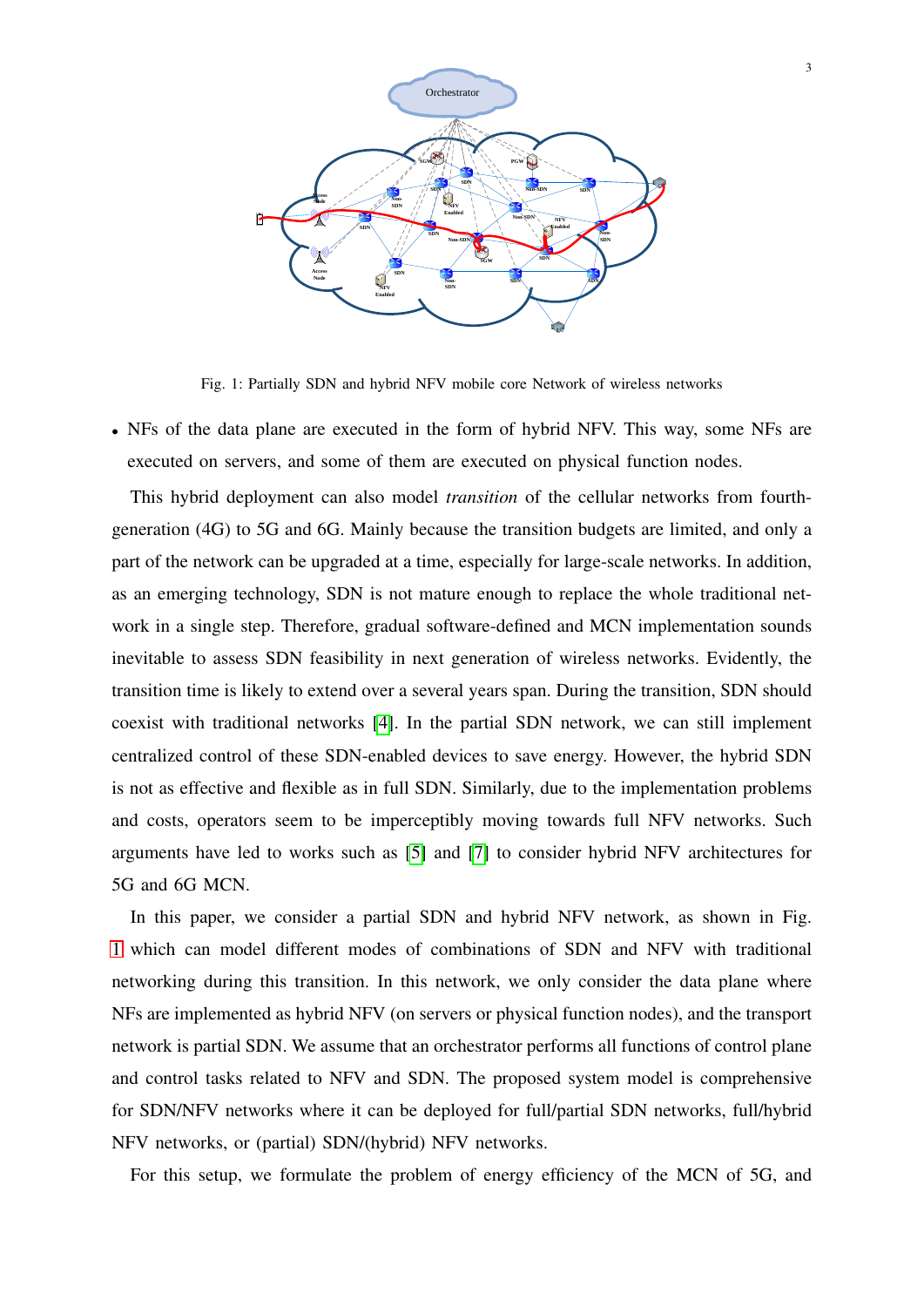propose an algorithm to save energy in the network. Based on the proposed algorithm, the unused nodes and links in the network are turned off to consume less energy. Our contributions are summarized as follows:

- This paper provides a framework to model the MCN of 5G during transition from 4G to 5G.
- The presented work is the first to address the problem of saving energy in partial SDN and hybrid NFV MCN through the transition to 5G. Although energy efficiency, in traditional networks, SDN networks, and partial SDN networks is a well-studied problem, saving energy in partial SDN and hybrid NFV is a new problem that has not been addressed to the best of our knowledge.
- Energy efficiency in SDN/NFV networks is comprehensively modeled, including different modes of SDN/NFV networks, e.g., (partial)SDN, (hybrid)NFV, partial SDN/hybrid NFV, partial SDN/full NFV, and full SDN/full NFV networks.
- The problem of energy efficiency in the considered network is formulated as a non-linear integer programming (NLIP). The objective is to minimize the power consumption of the network components by turning off the unused or less-loaded components.
- Because of the NP-hardness of the resulting optimization problem, a suboptimal algorithm based on the Viterbi Algorithm (VA) is proposed to solve the optimization problem. The algorithm starts via assigning weights to all nodes and links based on their on/off-states, as well as their energy consumption levels. The network is modeled as a multi-stage graph, and a candidate set determines the paths of flows, the type of NFs, and their locations to run for each flow. Ultimately, paths are selected based on a modified Djikstra's routing algorithm (MDRA). We refer to this algorithm as modified Viterbi algorithm (MVA).
- Simulation results demonstrate that the performance of the network in terms of energy efficiency, can be very close to optimum without a full migration to a SDN-NFV platform.

The rest of the paper is organized as follows. Related work is presented in Section [II.](#page-4-0) In Section [III,](#page-5-0) the system model is described. In Section [IV,](#page-9-0) the problem formulation of energy efficiency in partial SDN and hybrid NFV MCN for 5G is introduced. Subsequently, in Section [V,](#page-12-0) an efficient algorithm based on MVA is proposed and its computational complexity are presented. In Section [VI,](#page-22-0) the performance of our proposed algorithm is evaluated for different network sizes. Finally, Section [VII](#page-28-3) concludes the paper.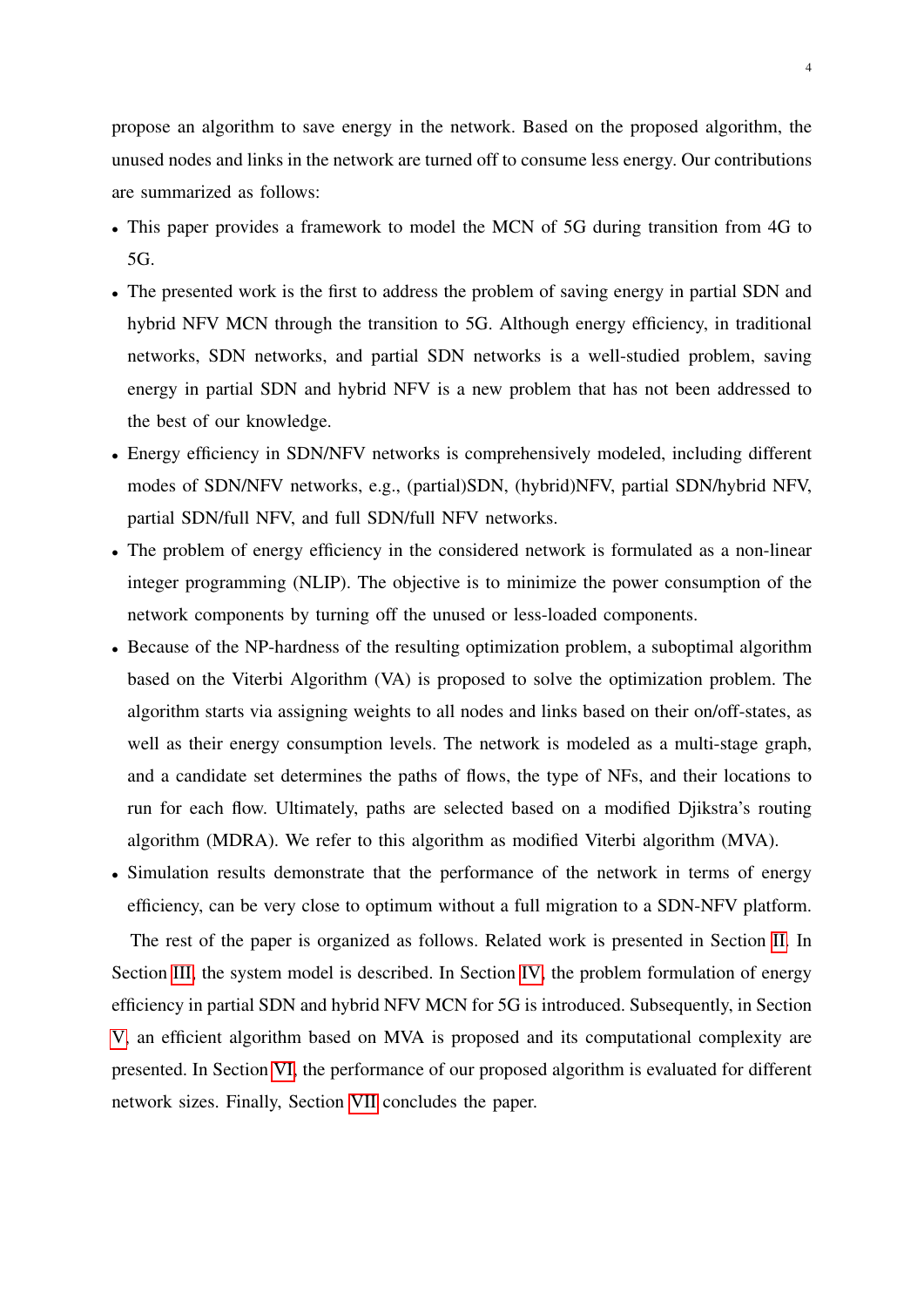# II. RELATED WORK

<span id="page-4-0"></span>This paper sits in the intersection of three groups of works: research on the energy efficiency in SDN networks; the energy efficiency in the partial SDN networks and efficiency in the NFV. We will review these three of reserach trends and then we will highlight the novelties of this paper.

For full SDN networks, there exists a large body of works focusing on the energy efficiency either in data center networks, e.g., [\[8\]](#page-29-4), [\[9\]](#page-29-5), or on the conventional data networks. e.g., [\[10\]](#page-29-6). For the former cases, usually under-utilized data centers are switched off via SDN controllers [\[8\]](#page-29-4), [\[9\]](#page-29-5). However, for the latter case, by considering the physical structure of switches, heuristic algorithms are proposed to reduce the energy consumption [\[11\]](#page-29-7), [\[12\]](#page-29-8). None of these two cases is related to MCN and to fill this gap, we study the energy efficiency for the MCN armed by SDN and NFV for different scenarios of implementation e.g., partial SDN and hybrid NFV.

In [\[13\]](#page-29-9), the problem of energy saving in partial SDN networks is addressed by switching off the SDN links and nodes.<sup>[1](#page-4-1)</sup> Those links and nodes are chosen through optimizing a novel objective function using a heuristic algorithm. In [\[2\]](#page-28-1), a partial SDN is deployed via a green abstraction layer which belongs to the European Telecommunications Standards Institute (ETSI) [\[15\]](#page-29-10). In this standard, multi energy-aware states are considered for the devices. In each state, the device consumes a certain amount of energy and attains a specific performance. An energy efficiency metric named Ratio for Energy Saving in SDN (RESDN) that quantifies energy efficiency based on link utility intervals is presented by [\[16\]](#page-29-11). A heuristics algorithm for maximize RESDN is presented.

NFV placement problems have received a lot of interest recently [\[17\]](#page-29-12), [\[18\]](#page-29-13). [\[19\]](#page-29-14)–[\[21\]](#page-30-0) apply the Viterbi algorithm to solve their NFV resource allocation problems. In [\[20\]](#page-29-15), [\[22\]](#page-30-1) where NFVs are allocated to servers in the network to optimize objective functions, e.g., energy efficiency, subject to network limitations and required quality of services. These problems are inherently high dimensional and complex problems [\[23\]](#page-30-2). For instance, [\[22\]](#page-30-1) deploys a Markov decision process to minimize energy consumption in NFV based networks. [\[19\]](#page-29-14) has considered four types of costs for the problem of resource allocation in NFV, one of which is energy resources.

<span id="page-4-1"></span><sup>&</sup>lt;sup>1</sup>Partial SDN networks are first mathematically introduced in [\[14\]](#page-29-16) where a fraction of switches are equipped with SDN capability..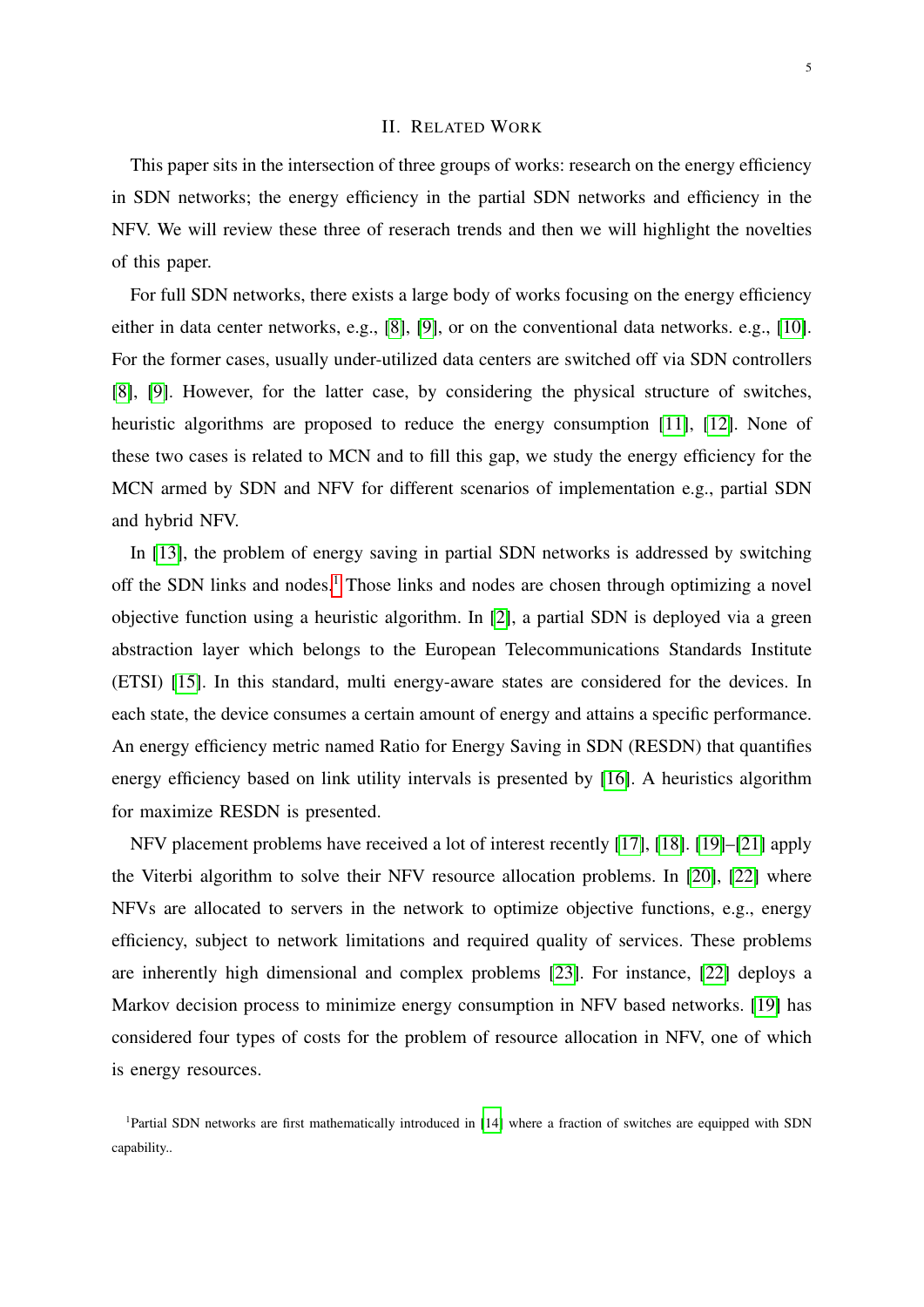[\[24\]](#page-30-3) also uses migration to decrease energy consumption in the cloud data centers where it models the energy consumption of cloud network by considering the computing costs of the virtual elements on the physical servers, the migration cost for virtual elements across the servers, and the costs of transferring data between the virtual elements. In addition, it introduces a weight parameter to avoid excessive load of virtual element migrations. [\[25\]](#page-30-4) designs a dynamic energy-saving model with NFV technology using an M/M/c queuing network with the minimum capacity policy where a certain amount of load is required to start the virtual machine, and an energy-cost optimization problem is formulated with capacity and delay as constraints. In [\[26\]](#page-30-5), a new energy smart service function chain orchestrator is proposed in which NFV placement is adjusted to utilize more renewable energy in telecommunication networks. A resource allocation problem, considering constraints on delay, link utilization, and server utilization, is presented in [\[27\]](#page-30-6), which enables energy-aware SFC for SDN-based networks. In order to achieve the trade-off among energy saving, bandwidth usage minimization, and migration cost reduction, [\[28\]](#page-30-7) proposes a VNF consolidation method (VCMM), which determines appropriate servers to be turned off by leveraging neural network with multiple characteristics of network status as input. VCMM migrates VNFs on servers to turn them off by adopting a greedy mechanism. In [\[6\]](#page-29-2), an evolutionary architecture based NFV for 5G core is considered and an energy efficiency problem for data plane and control plane of the architecture is formulated. It also tests the proposed algorithm on a real-world testbed based on OpenStack and OpenDaylight. [\[29\]](#page-30-8) addresses energy efficiency in NFV/SDN for internet of things networks where a new incentive mechanism exploratory works among energy suppliers and consumers is designed in order to encourage consumers to adjust their energy consumption based on available resources. In this paper, we propose a general system model which can be utilized for any type of full, partial, and non SDN/NFV networks. Saving energy in partial SDN and hybrid NFV MCNs is a new problem that has not been addressed to the best of our knowledge. The presented model and energy efficiency formulation for MCN networks can formulate the transition from 4G to 5G.

#### III. SYSTEM MODEL

<span id="page-5-0"></span>We consider a partial SDN and hybrid NFV network, represented by an undirected graph  $A = \{N, E\}$ , where  $N = \{1, 2, \dots, N\}$  denotes the set of all nodes including SDN, NFV, and legacy nodes, and  $\mathcal{E} = \{1, 2, \dots, E\}$  denotes the set of E undirected links connecting the nodes. In this setup, we assume that a central orchestrator is responsible for providing coordination among all domain controllers, i.e., an SDN controller and the management layers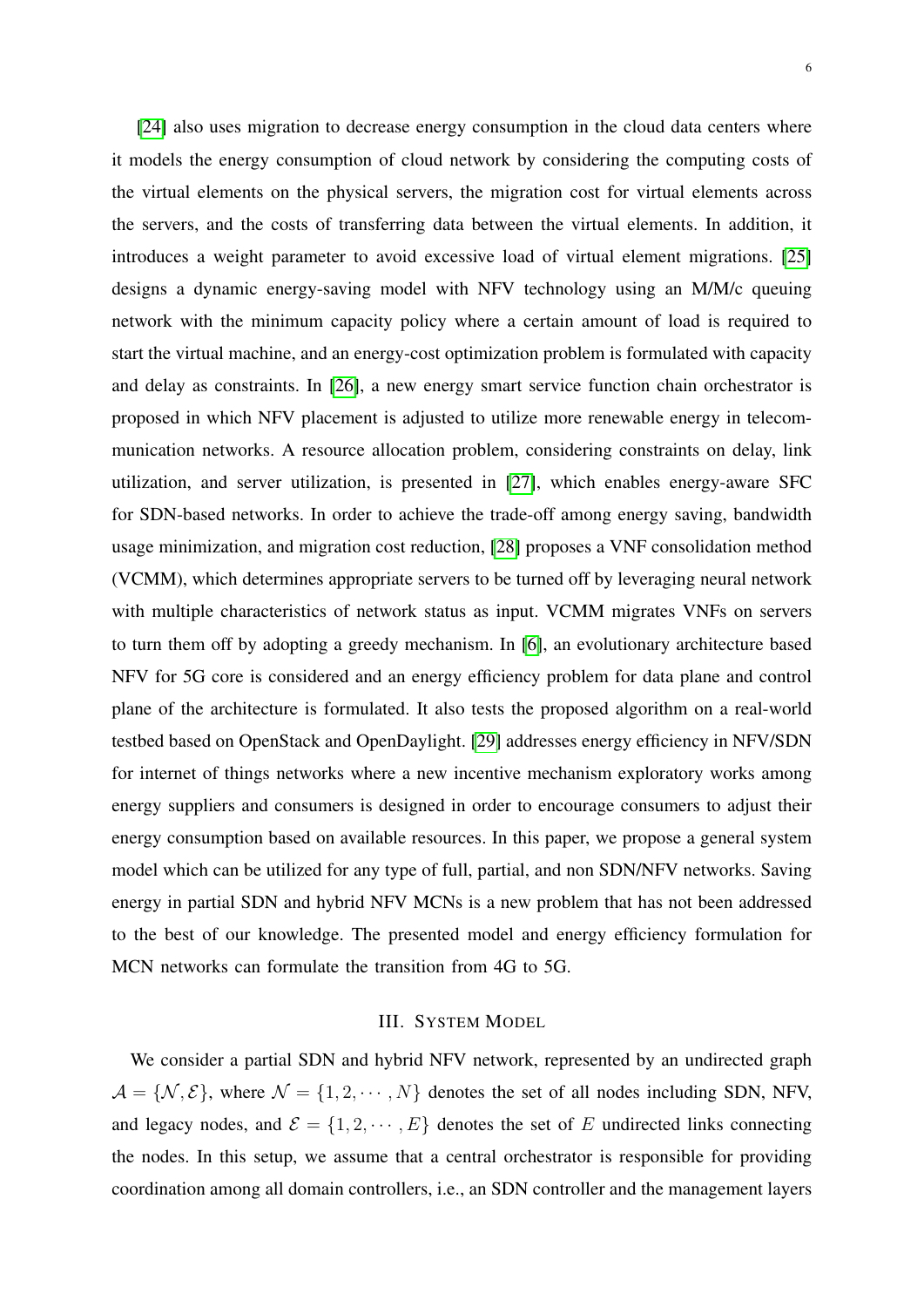of the legacy nodes. Each mobile traffic flow is specified by its own rate limit and a specific set of NFs, which should be run on this flow in a specific order, called the service chain of this flow. In order to establish an end to end connection for this flow, a specific route to transfer data between the assigned nodes should be determined. In what follows, we provide a mathematical model to represent network limitations and flow characteristics.

#### *A. Network Function Structure*

In this setup, the set of all NFs are represented by  $G = \{g_1, g_2, \dots, g_K\}$  where each service chain of a flow is a specific subset of  $G$  with predetermined order introduced by the orchestrator. All these NFs can be run in a virtualized manner, referred to VNFs in this case.  $g_k$  can be VNF k or implemented in a physical function node permanently as an NF.

When  $g_k$  is a VNF, it requires a set of resources  $\mathcal{C}_{g_k} = \{c_k^1, c_k^2, \cdots, c_k^L\}$  where  $c_k^l$  represents the required resource of category l for VNF  $g_k$ . In addition, the amount of ingress traffic rate that  $g_k$  in a virtualized manner can process is  $r_k$ . We refer to  $r_k$  as a processing capacity of VNF  $g_k$  [\[19\]](#page-29-14).

#### *B. Flow Representation*

We assume that flow arrivals occur in a time-slotted manner, and the flows are received during a time-slot to be served at the beginning of the following time-slot. Consider a set of flows in a network as F. Each mobile traffic flow f can be represented as  $f = (s^f, d^f, r^f, \mathcal{G}^f)$ where  $s^f$ ,  $d^f$  and  $r^f$  denote the source, the destination, and the amount of incoming rate of flow  $f \in \mathcal{F}$ , respectively. Here, we show a service chain of flow f as  $\mathcal{G}^f = \{g_1^f\}$  $g_1^f, g_2^f$  $g_2^f,\cdots,g_F^f$  $\{\frac{f}{\bar{K_f}}\},$ which is a set of NFs with a specific order to be run over flow f.  $\bar{K}_f$  denotes the number of NFs running over flow f, and  $g_{\bar{k}}^f$  denotes  $\bar{k}^{\text{th}}$  NF that must be run for flow f. Note that  $g_{\bar{k}}^f$  also belongs to G, however to show the order of NFs for each flow and their related sequences, we use this notation per flow. The orchestrator has knowledge about which  $g_k$  is related to  $g_{\bar{k}}^f$  $\frac{f}{k}$ . In this paper, to denote the mapping of  $g_k$  to  $g_k^f$  via Orchestrator, we use the following notation

$$
\chi_{k \to \bar{k}}^f(g_k) = g_{\bar{k}}^f \quad \forall g_k \in \mathcal{G}, \ \forall g_{\bar{k}}^f \in \mathcal{G}^f, \ \forall f,
$$

where  $\chi^f_k$  $\bar{k}$ <sub>k→k</sub> $(g_k)$  represents the mapping stored in the orchestrator and utilized during the service time of flow  $f$ .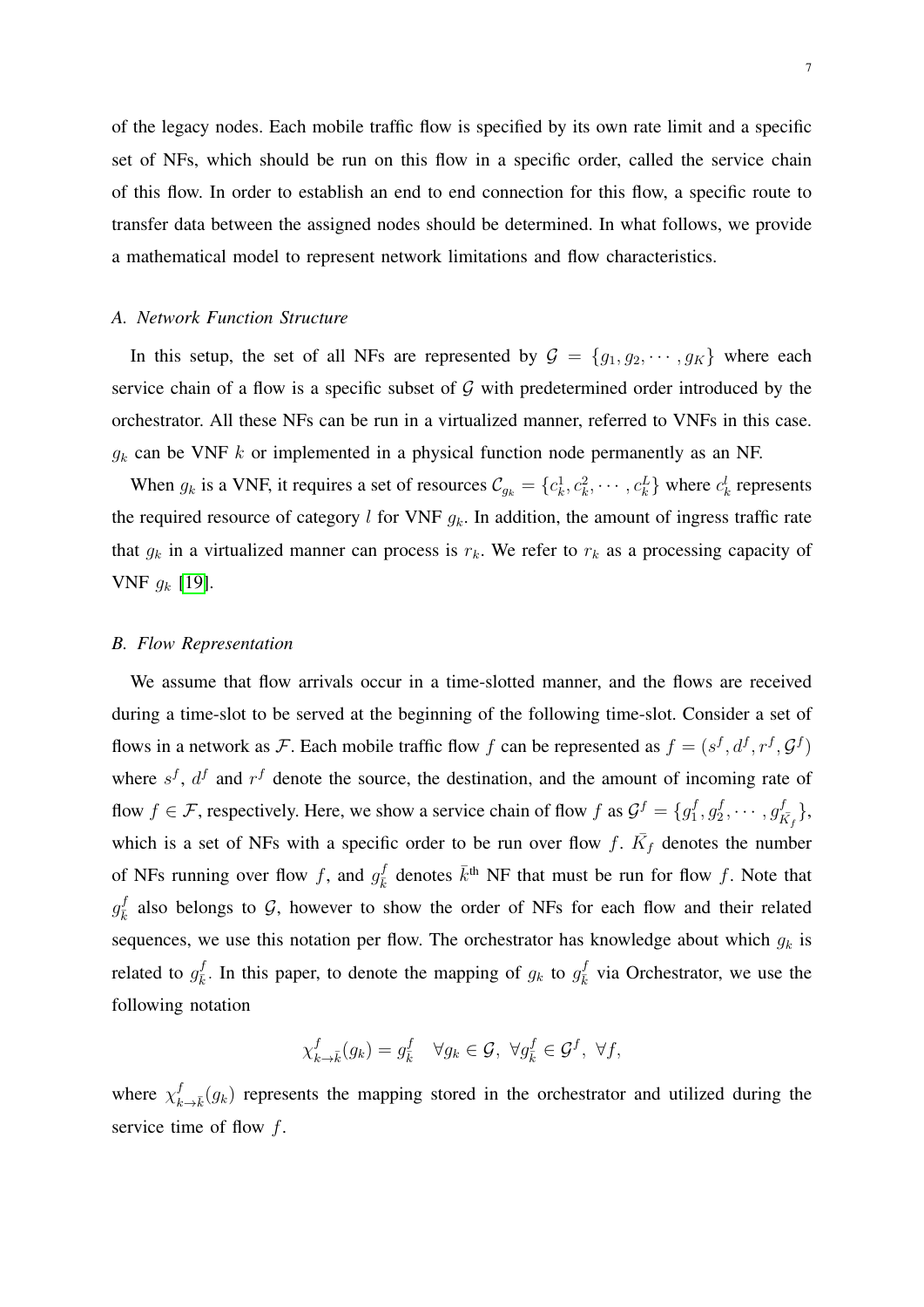# *C. Nodes' Categories and Features*

In the mixed structure of traditional SDN and NFV-based networks in our setup, to run a service chain of any user's request and provide the connections, there exist four sets of network nodes, i.e.,

- $\mathcal{N}_{\mathcal{T}} = \{1, 2, \cdots, N_T\}$  as the set of traditional switches, called non-SDN nodes;
- $\mathcal{N}_{\mathcal{S}} = \{1, 2, \cdots, N_{\mathcal{S}}\}$  as the set of SDN enabled switches, called SDN nodes;
- $\mathcal{N}_{\mathcal{N}} = \{1, 2, \cdots, N_N\}$  as the set of NFV based servers running NFs in a virtualized manner and is referred to as NFV nodes;
- $\mathcal{N}_{\mathcal{M}} = \{1, 2, \cdots, N_M\}$  as the set of physical function nodes, such as nodes of serving gateways (SGW) and packet data network gateways (PGW) and is called non-NFV nodes. As a result, the total number of nodes in the network is  $N_T + N_S + N_N + N_M = N$  where each node  $u \in \mathcal{N}$  has two states: 1) *On-state* in which u is on; and, 2) *Off-state* where u is off. The orchestrator has access to the states of all nodes however, the state of SDN/NFV nodes, eg.,  $\mathcal{N} \backslash \mathcal{N}_{\mathcal{T}}$  can be dynamically adjusted. To represent states of the nodes, we define  $\alpha(u)$  as

$$
\alpha(u) = \begin{cases} 0, & \text{if } u \in \mathcal{N} \setminus \mathcal{N}_{\mathcal{T}} \text{ is in off-state,} \\ 1, & \text{otherwise.} \end{cases}
$$

To run a set  $\mathcal{G}^f$  for each flow  $f \in \mathcal{F}$ , orchestrator requires information about NFs that each  $u \in \mathcal{N}_{\mathcal{M}} \cup \mathcal{N}_{\mathcal{N}}$  can run, and the amount of capacity of each  $u \in \mathcal{N}_{\mathcal{M}} \cup \mathcal{N}_{\mathcal{N}}$ . Each non-NFV node  $u \in \mathcal{N}_{\mathcal{M}}$  can run a predetermined set of NFs. Let  $\mathcal{G}_u = \{g_{u_1}, g_{u_2}, \cdots, g_{u_{k_u}}\}$ represent the NFs which are run in node  $u \in \mathcal{N}_{\mathcal{M}}$ . Each node  $u \in \mathcal{N}_{\mathcal{M}}$  has limited capacity of ingress rate denoted by  $r_u$ .

Each NFV node  $u \in \mathcal{N}_{\mathcal{N}}$  can run all NFs in  $\mathcal{G}$ , and has a limited capacity for L types of required resources of NF. This limitation is denoted by  $\mathcal{C}_u = \{c_u^1, c_u^2, \cdots, c_u^L\}$  where  $c_u^l$  is the maximum capacity of node u for type l of resources. At any instance, each node  $u \in \mathcal{N}_{\mathcal{N}}$ can just run one instance of VNF k. Specifically, if NF  $g_k$  is run over  $u \in \mathcal{N}_{\mathcal{N}} \cup \mathcal{N}_{\mathcal{M}}$ , we define

$$
\mu_u^k = \begin{cases} 1, & \text{if node } u \in \mathcal{N}_\mathcal{N} \cup \mathcal{N}_\mathcal{M} \text{ runs } g_k, \\ 0, & \text{otherwise.} \end{cases}
$$

To demonstrate that flow f is served by node u to run  $g_{\bar{k}}$ , we define

$$
\mu_u^{\bar{k}f} = \begin{cases} 1, & \text{if node } u \text{ is selected to run } g_{\bar{k}}^f \text{ of flow } f, \\ 0, & \text{otherwise.} \end{cases}
$$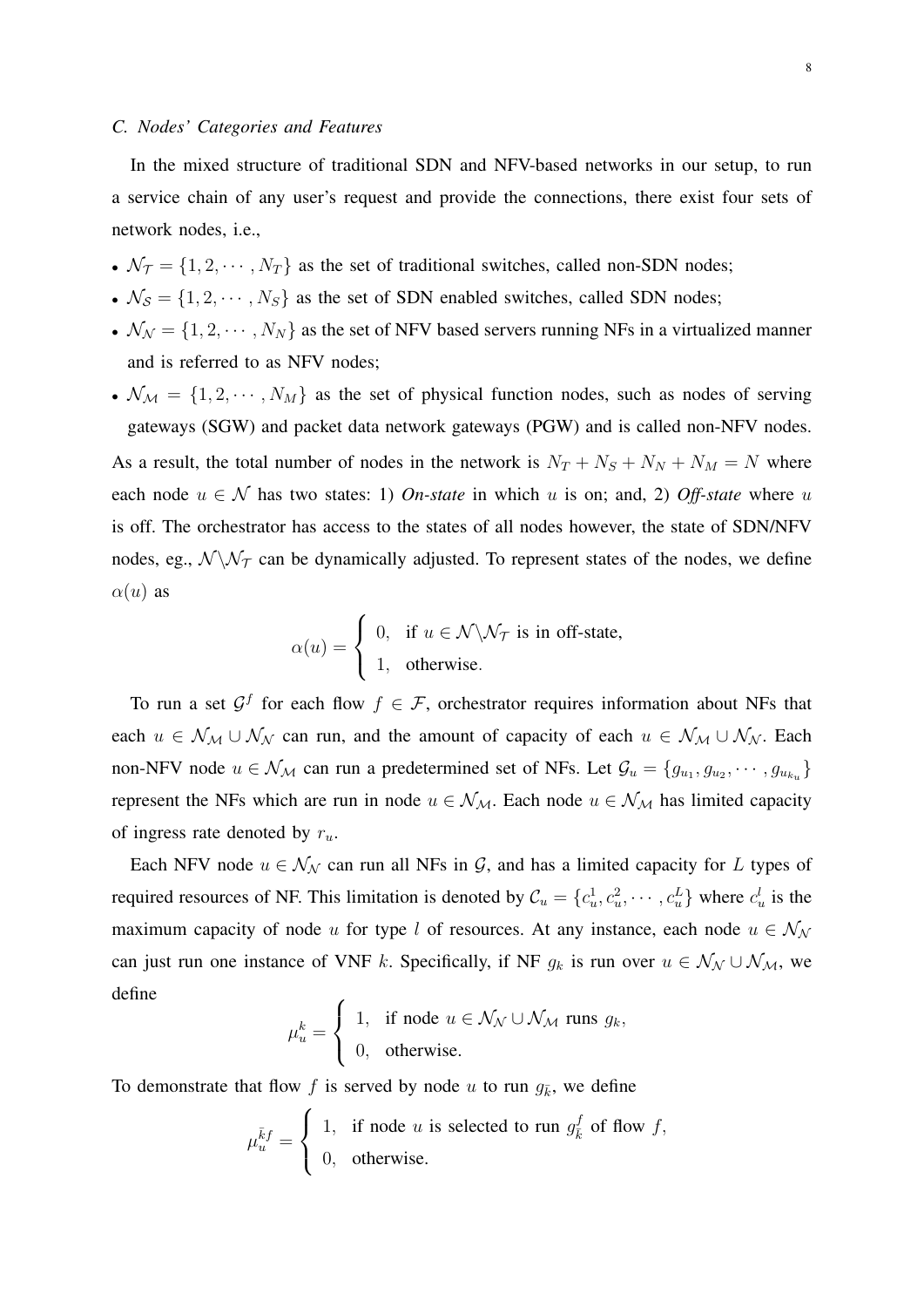One practical point is that there exists a situation that more than two consecutive NFs are run in one node  $u \in \mathcal{N}_{\mathcal{M}}$  for flow f. In this situation the incoming rate to non-NFV node  $u \in \mathcal{N}_{\mathcal{M}}$  is equal to the rate of the first NF of flow f deployed on  $u \in \mathcal{N}_{\mathcal{M}}$  [\[30\]](#page-30-9). To consider this point in our formulation, for all  $u \in \mathcal{N}_{\mathcal{M}}$ , we define the following variable

$$
\zeta_u^{\bar k f} = \begin{cases} 0, & \text{if} \,\, \mu_u^{\bar k f} \mu_u^{\bar k - 1 f} = 1, \\ 1, & \text{otherwise.} \end{cases}
$$

# *D. Notations for Links and Paths*

In our system model,  $(u, v) \in \mathcal{E}$  is a physical connection between two nodes  $u \in \mathcal{N}$  and  $v \in \mathcal{N}$ . Each node  $u \in \mathcal{N}_{\mathcal{M}} \cup \mathcal{N}_{\mathcal{N}}$  only connects to a switch with a link, and the switch connects to other switches with one or more links. For each link  $(u, v) \in \mathcal{E}$ ,  $c(u, v)$  denotes its capacity. When u or  $v \in \mathcal{N} \backslash \mathcal{N}_{\mathcal{T}}$ , link  $(u, v)$  is referred to as SDN link, and a set of all SDN links is denoted by  $\mathcal{E}_{\mathcal{S}} \subseteq \mathcal{E}$ . In our setup, for each SDN link, orchestrator considers two states: 1) *On-state* if link  $(u, v) \in \mathcal{E}_{\mathcal{S}}$  is on; 2) *Off-state* if  $(u, v) \in \mathcal{E}_{\mathcal{S}}$  is off. To denote the on and off-states of link  $(u, v) \in \mathcal{E}_{\mathcal{S}}$ , we define

$$
\beta(u, v) = \begin{cases} 1, & \text{if } (u, v) \in \mathcal{E}_{\mathcal{S}} \text{ is active,} \\ 0, & \text{otherwise.} \end{cases}
$$

Note that the orchestrator can control on-states and off-states of all SDN links.

When a physical connection between two nodes  $u$  and  $v$  does not exist, we consider a set of paths between two nodes denoted by  $\mathcal{P}_{u\to v} = \{\mathcal{P}_{u\to v}^1, \mathcal{P}_{u\to v}^2, \cdots, \mathcal{P}_{u\to v}^{J_{u\to v}}\}$ , where  $J_{u\to v}$ denotes number of all paths between nodes  $u$  and  $v$ . To mathematically represent which path  $\mathcal{P}_{u\to v}^j$  is selected for the flow f, we define

$$
\Gamma_{u \to v}^{fj} = \begin{cases} 1, & \text{if } \mathcal{P}_{u \to v}^j \text{is selected for flow } f \text{ between nodes } u \text{ and } v, \\ 0, & \text{otherwise,} \end{cases}
$$

and, to show whether or not physical connection  $(u', v')$  belongs to path  $\mathcal{P}_{u \to v}^j$ , we define

$$
\rho_{u \to v}^{j(u',v')} = \begin{cases} 1, & \text{if physical connection } (u',v') \text{ belongs to } \mathcal{P}_{u \to v}^j, \\ 0, & \text{otherwise.} \end{cases}
$$

If two different nodes u and v run  $g_{\bar{k}}^f$  and  $g_{\bar{k}+1}^f$ , a path from  $\mathcal{P}_{u\to v}$  is selected for flow f. For the case that one node  $u \in \mathcal{N}_{\mathcal{M}} \cup \mathcal{N}_{\mathcal{N}}$  are run  $g_{\bar{k}}^f$  and  $g_{\bar{k}+1}^f$ , we denote a communication path between this two NFs by  $\mathcal{P}_{u\to u} = \{(u, u)\}\$  with infinite capacity.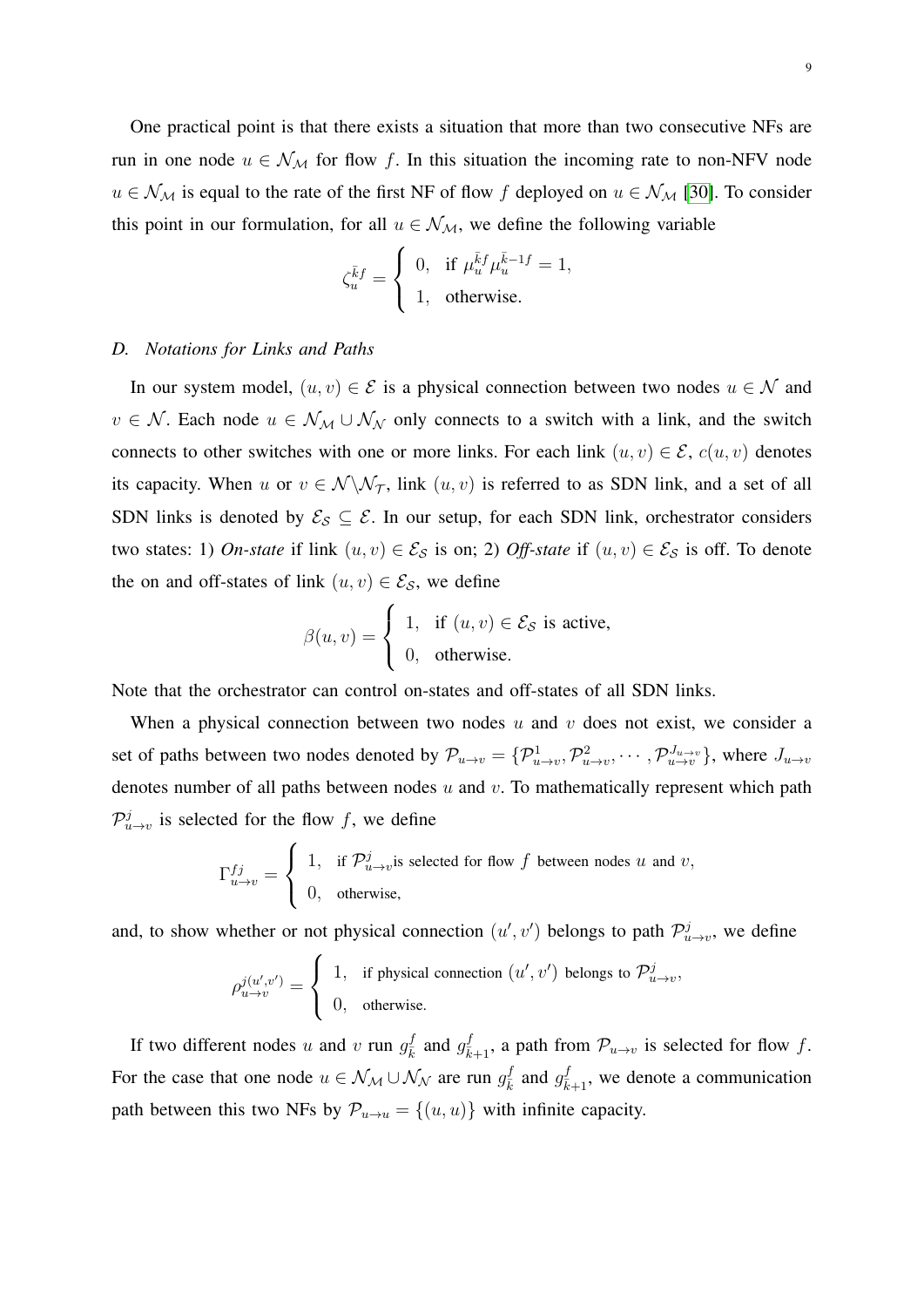# *E. Energy Model of Nodes and Links*

When each node  $u \in \mathcal{N}_{\mathcal{T}} \cup \mathcal{N}_{\mathcal{S}}$  is in on-state, its consumed power is almost constant. Here, we assume that this power is equal to a maximum consumed power of node  $u \in \mathcal{N}_{\mathcal{T}} \cup \mathcal{N}_{\mathcal{S}}$ , i.e.,  $P_u^{\text{max}}$  [\[13\]](#page-29-9). For NFV and non-NFV nodes, a linear model of power consumption is assumed for on-states [\[31\]](#page-30-10). For instance, when the ingress rate of node  $u \in \mathcal{N}_{\mathcal{N}} \cup \mathcal{N}_{\mathcal{M}}$  increases, the consumed power increases accordingly. In this paper, we consider following expression for power consumption of a node  $u \in \mathcal{N} \backslash \mathcal{N}_{\mathcal{T}}$  a(u)=

$$
a(u) = \left\{ \begin{array}{ll} P_u^{\max}, & u \in \mathcal{N}_{\mathcal{S}} \text{ is in on-state}, \\ & (\theta + (1-\theta) \frac{r_u^c}{r_u}) P_u^{\max}, & u \in \mathcal{N}_{\mathcal{N}} \cup \mathcal{N}_{\mathcal{M}} \text{ is in on-state}, \\ & u \in \mathcal{N} \backslash \mathcal{N}_{\mathcal{T}} \text{ is in off-state}, \end{array} \right.
$$

where  $P_u^{\text{max}}$  is the maximum power consumed in node u and  $\theta$  is a ratio of idle state power to full load power. An idle state represents the state that  $u$  is in on-state, however, there is no incoming flow for u.  $r_u^c$  and  $r_u$  denote the amount of current ingress traffic rate and maximum ingress traffic rate of the node  $u \in \mathcal{N}_{\mathcal{N}} \cup \mathcal{N}_{\mathcal{M}}$ , respectively.

Consumed power for link  $(u, v) \in \mathcal{E}$  is constant in on-state [\[13\]](#page-29-9). When  $(u, v) \in \mathcal{E}_{\mathcal{S}}$  is in off-state, its consumed power is equal to zero. Therefore, consumed power cost of link  $(u, v)$ can be modeled as

$$
a(u, v) = \begin{cases} P_{(u,v)}^{\max}, & (u, v) \in \mathcal{E} \backslash \mathcal{E}_{\mathcal{S}} \text{ or } (u, v) \in \mathcal{E}_{\mathcal{S}} \text{ is in on-state,} \\ 0, & \text{otherwise.} \end{cases}
$$

From the above definitions, the presented system model has included different modes of SDN/NFV networks, e.g., traditional, (partial)SDN, (hybrid)NFV, partial SDN/hybrid NFV, partial SDN/full NFV, and full SDN/full NFV networks.

# IV. PROBLEM FORMULATION

<span id="page-9-0"></span>In this section, we introduce a problem formulation for energy-efficient resource allocation, where the objective is to minimize the number of active nodes and links. To state this formulation mathematically, we initiate our discussion by introducing practical constraints in our proposed model.

When a node  $u$  is in off-state, all physical connected links to this node should be in off-states, and vice versa. This constraint is represented as

C1: 
$$
\beta(u, v) \leq \alpha(u)
$$
,  $\forall u, v \in \mathcal{N}, \forall (u, v) \in \mathcal{E}$ ,  
C2:  $\alpha(u) \leq \sum_{\{v | (u, v) \in \mathcal{E}\}} \beta(u, v)$ ,  $\forall u \in \mathcal{N}$ ,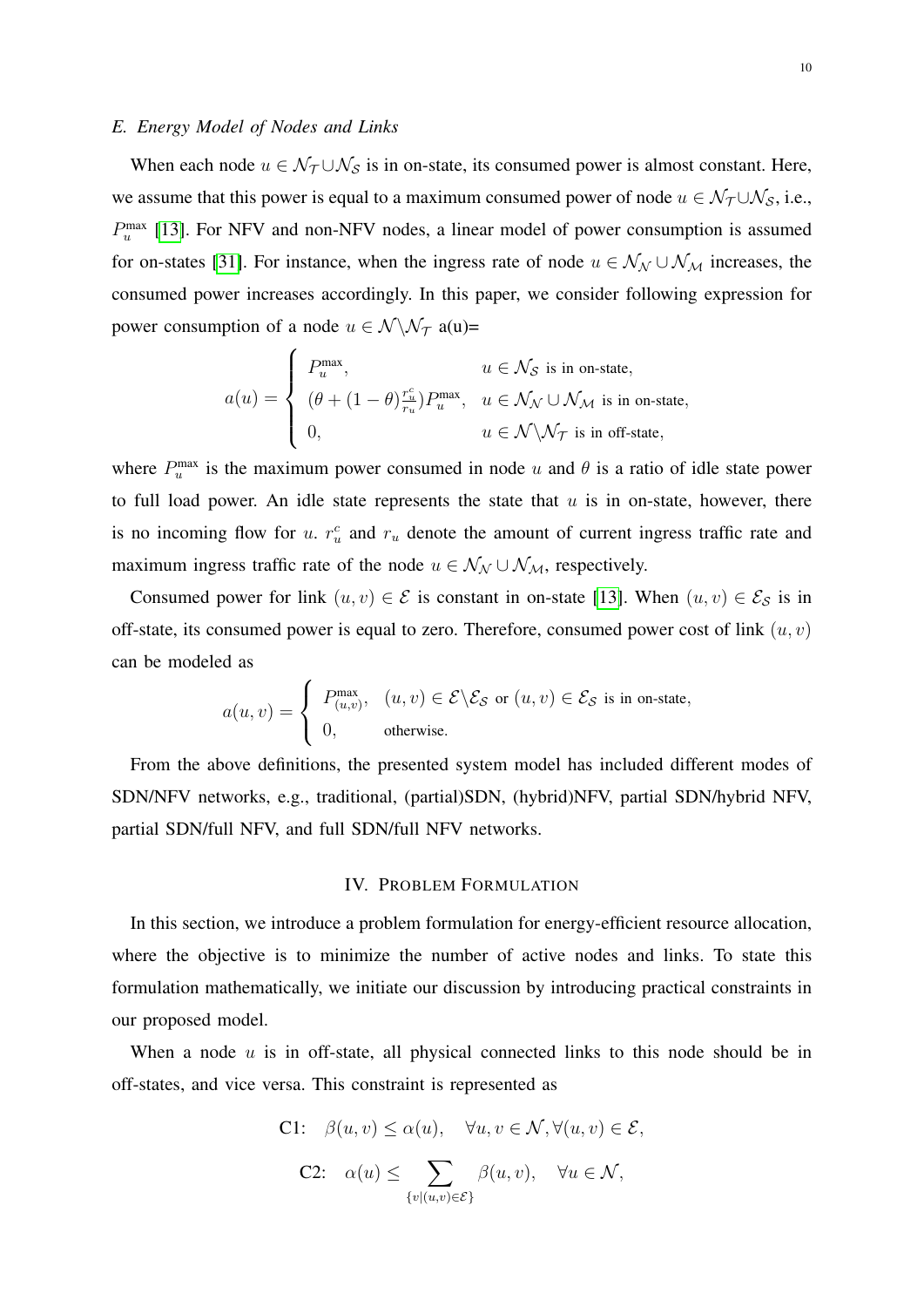where C1 forces all links connected to node  $u$  to be in off-states if node  $u$  is in off-state, and C2 is utilized to turn off node  $u$  if all related links are in off-states.

To select node u for running an NF  $g_{\overline{k}}^f$  of flow f, the node must be able to execute the NF. We can represent this condition as

C3: 
$$
\mu_u^{\bar{k}f} \le \mu_u^k
$$
,  $\forall g_{\bar{k}}^f \in \mathcal{G}^f$ ,  $\forall u \in \mathcal{N}_{\mathcal{M}} \cup \mathcal{N}_{\mathcal{N}}$ ,  $\forall f$ .

Here, we assume that NF splitting is not allowed. Therefore, each NF of flow  $f$  must be run entirely in one node. Mathematically, this point can be represented as

$$
\text{C4:} \quad \sum_{u \in \mathcal{N}_{\mathcal{M}} \cup \mathcal{N}_{\mathcal{N}}} \mu_u^{\bar{k}f} = 1, \quad \forall g_{\bar{k}}^f \in \mathcal{G}^f, \forall f,
$$

meaning that each  $g_{\overline{k}}^f$  $\frac{J}{k}$  is only run in one node [\[17\]](#page-29-12).

The sum of required capacities of type  $l$  of placed VNFs in node  $u$  should not exceed from the capacity of that node. We show this capacity limitation as

C5: 
$$
\sum_{k=1}^K \mu_u^k c_k^l \leq \alpha(u) c_u^l, \quad \forall l, \ \forall u \in \mathcal{N}_{\mathcal{N}}.
$$

where right and left sides of inequality are the capacity of type  $l$  and the used capacity of type  $l$  of node  $u$ , respectively.

Another important point is when each flow  $f$  passes through some of NFs, e.g., tunneling and encryption, data rate of flow  $f$  will be changed due to additional overheads and signaling procedures in wireless networks [\[30\]](#page-30-9). Therefore, in this context for each  $g_{\bar{k}}^f$  $\frac{d}{k}$ , it is assumed that there exists  $\gamma_{\bar{k}}^f \geq 0$ , such that when the incoming data rate of flow f to  $g_{\bar{k}}^f$  $k \overline{k}$  is equal to  $r_f$ , the outgoing rate of flow f from  $g_{\bar{k}}^f$  $\frac{f}{k}$  is equal to  $\gamma \frac{f}{k} r_f$ . Thus, the ingress capacity limitation of non-NFV node  $u \in \mathcal{N}_{\mathcal{M}}$  is defined as

$$
\text{C6:} \quad \sum_{\forall f} \sum_{k \in \mathcal{G}^f} \zeta_u^{\bar{k}f} \mu_u^{\bar{k}f} r^f \prod_{j=1}^{\bar{k}-1} \gamma_j^f \le \alpha(u) r_u, \quad \forall u \in \mathcal{N}_{\mathcal{M}}.
$$

where  $r^f \prod_{j=1}^{\bar{k}-1} \gamma_j^f$  $j_j$  is ingress rate of flow f for the  $k^{th}$  function.  $\mu_k^{\bar{k}f}$  ensures that the function is executed at node u and  $\zeta_u^{\bar{k}f}$  guarantees that the previous function is not executed at node u. For nodes  $u \in \mathcal{N}_{\mathcal{N}}$ , there is no need to check that the previous function is executed at those nodes. Therefore, the ingress capacity limitation of VNF k placed in node  $u \in \mathcal{N}_{\mathcal{N}}$ can be expressed as

$$
\textbf{C7:} \quad \sum_{\forall f} \mu_u^{\bar{k}f} r^f \prod_{j=1}^{\bar{k}-1} \gamma_j^f \le r_k, \quad \forall g_k \in \mathcal{G}, \ \forall u \in \mathcal{N}_{\mathcal{N}}.
$$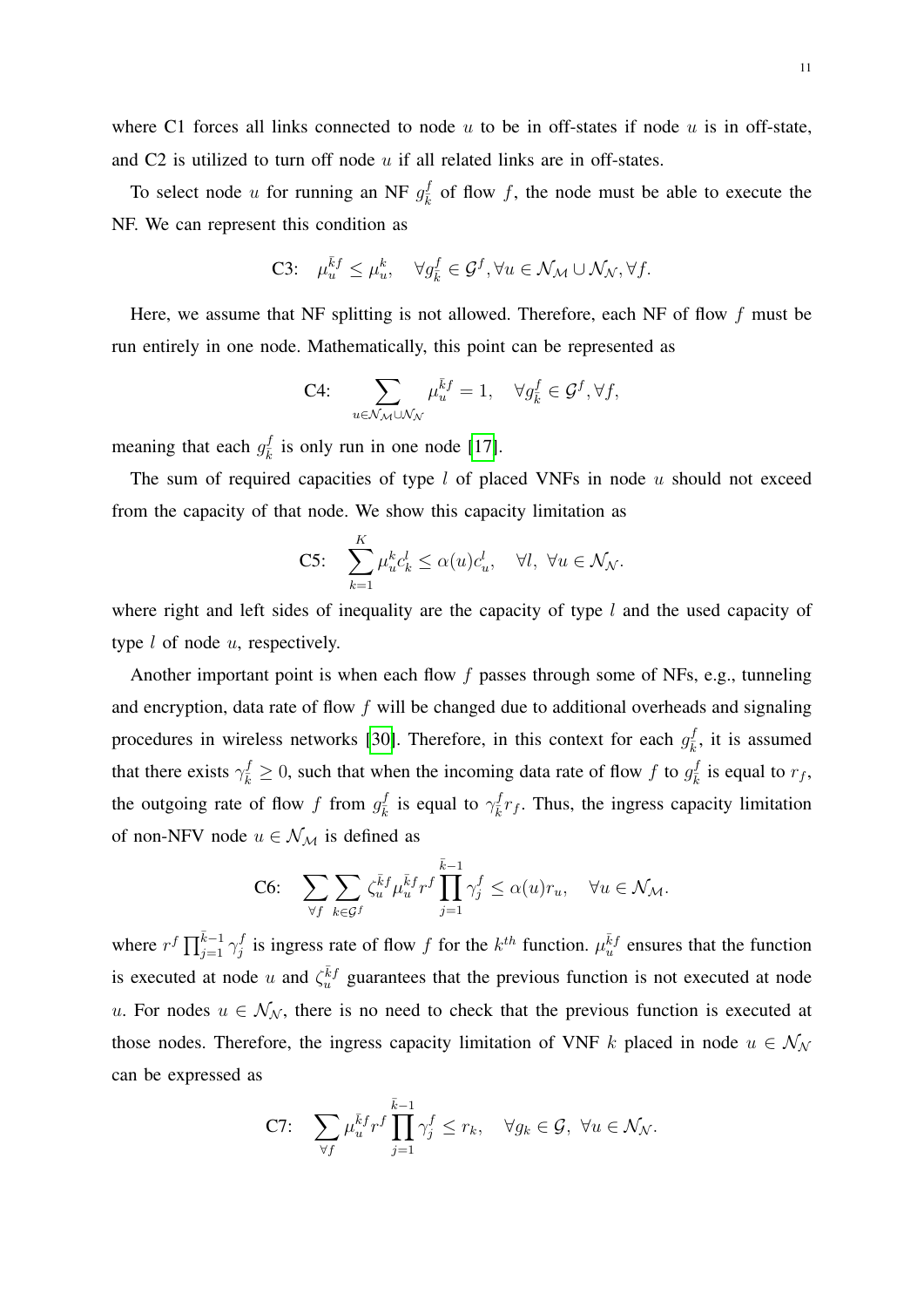<span id="page-11-0"></span>
$$
c^{c}(u,v) = \sum_{\forall f} \sum_{g_{\bar{k}}^{f} \in \mathcal{G}^{f}} \sum_{v' \in \mathcal{N}_{\mathcal{M}} \cup \mathcal{N}_{\mathcal{N}}, v' \neq u'} \sum_{u' \in \mathcal{N}_{\mathcal{M}} \cup \mathcal{N}_{\mathcal{N}}} \sum_{j=1}^{J_{u' \to v'}} \rho_{u' \to v'}^{j(u,v)} \Gamma_{u' \to v'}^{f_j} \mu_{v'}^{\bar{k}f} \zeta_{v'}^{\bar{k}f} \Gamma_{j}^{\bar{k}-1} \prod_{j=1}^{\bar{k}-1} \gamma_{\bar{k}}^{f}.
$$
 (1)

After determining the places where all  $g_k^f \in \mathcal{G}^f$  in the network are run, one complete path between nodes should be assigned. To set this point, first, the source  $s_f$  should be connected to the node u running  $g_1^f$  $1<sub>1</sub>$ . This constraint can be represented as

$$
\text{C8:} \quad \sum_{j=1}^{J_{sf \to u}} \Gamma_{s^f \to u}^{fj} = \mu_u^{1f}, \quad \forall f, \forall u \in \mathcal{N}_{\mathcal{M}} \cup \mathcal{N}_{\mathcal{N}}.
$$

where  $\mu_u^{1f}$  denotes whether the first function of flow f is executed in node u or not. If it is executed, from the source to node  $u$  only one path is selected. Then, all other nodes running  $g_{\bar{k}}^f \in \mathcal{G}^f$  should be connected based on the order of  $g_{\bar{k}}^f$  $\frac{f}{k}$  in  $\mathcal{G}^f$ . This consecutive ordering of paths can be represented as

C9: 
$$
\sum_{j=1}^{J_{u\to v}} \Gamma_{u\to v}^{fj} = \mu_u^{\bar{k}-1f} \cdot \mu_v^{\bar{k}f}, \quad \forall f, \forall u, v \in \mathcal{N}_{\mathcal{M}} \cup \mathcal{N}_{\mathcal{N}},
$$

meaning that only one path is selected between the nodes which run consecutive NFs. Finally, the destination should be connected to the node running the last NF  $(g_x^{\dagger})$  $(\frac{f}{k})$  of flow f. This constraint is also represented as

C10: 
$$
\sum_{j=1}^{J_{u\to d^f}} \Gamma_{u\to d^f}^{fj} = \mu_u^{\bar{K}f} \quad \forall f, \forall u \in \mathcal{N}_{\mathcal{M}} \cup \mathcal{N}_{\mathcal{N}}.
$$

Consequently, from C8-C10, one complete path between the source and the destination of each flow is created. To provide reliable communication for different flows in the network, besides limitations on links capacity, we should consider an upper limit on link utilization to prevent unbounded queuing delay. The capacity used in link  $(u, v)$  is calculated in [\(1\)](#page-11-0). Each link  $(u, v)$  is located in the path between two nodes u' and v', where they are executed at two successive functions of flow f, respectively. Thus, the ingress rate of node  $v'$  is equal to the rate passed through link  $(u, v)$ . In [\(1\)](#page-11-0),  $\zeta_{n'}^{\bar{k}j}$  $\sqrt{k}$ f $r$ <sup>f</sup> $\prod_{j=1}^{k-1} \gamma_{\overline{k}}^f$  calculates ingress rate of node v' which is equal to the rate of link  $(u, v)$ .  $\mu_{v'}^{\bar{k}f}$  $v'_{v'}$  ensures that the  $k^{th}$  function of flow f runs in node v'.  $\Gamma_{u'}^{fj}$  $u \to v'$  and  $\rho_{u \to v}^{j(u',v')}$  specify that the  $j<sup>th</sup>$  path is selected for  $u' \to v'$  of flow f and link  $(u, v)$  is in  $j<sup>th</sup>$  path, respectively. Finally, to calculate the amount of capacity used by link  $(u, v)$ , all functions and flows are added together.

In order to avoid congestion in the links, we consider a margin for the maximum links capacity and define  $0 < \tau(u, v) \leq 1$  as a utilization factor of link  $(u, v)$ . Then, for link  $(u, v) \in \mathcal{E}$ , we add the following constraint: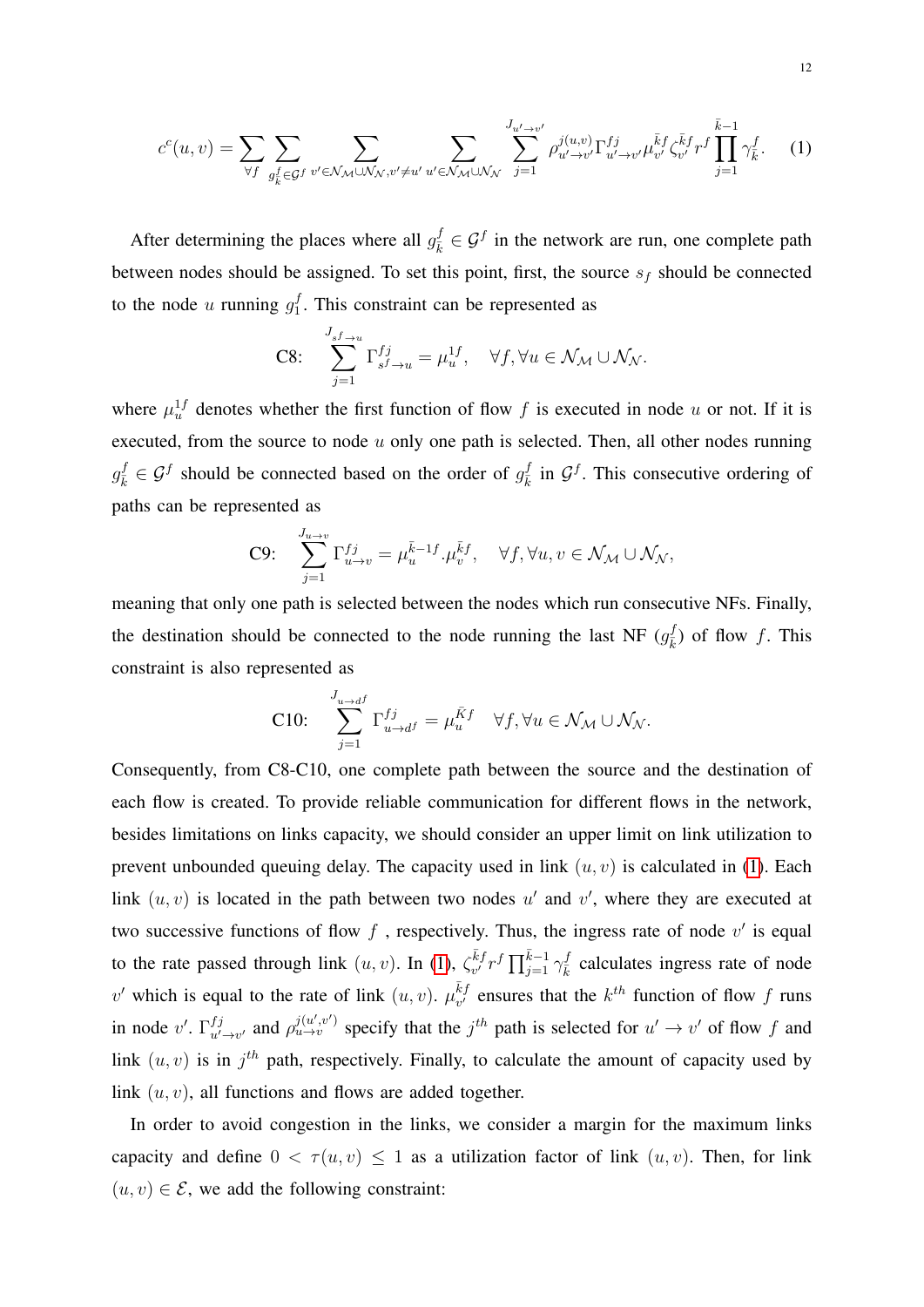<span id="page-12-1"></span>
$$
\min_{\alpha(u),\beta(u,v),\mu_u^k,\mu_u^{\bar{k}f},\Gamma_{u\to v}^{fj}} Z(\alpha(u),\beta(u,v),\mu_u^k,\mu_u^{\bar{k}f},\Gamma_{u\to v}^{fj})
$$
\nsubject to\n
$$
\text{C1-C11}
$$
\n
$$
\alpha(u),\beta(u,v),\zeta_u^{\bar{k}f},\mu_u^k,\mu_u^{\bar{k}f},\rho_{u\to v}^{(u,v)},\Gamma_{u\to v}^{fj} \in \{0,1\}.
$$
\n
$$
(2)
$$

C11: 
$$
c^c(u, v) \leq \tau(u, v)\beta(u, v)c(u, v), \ \forall (u, v) \in \mathcal{E}.
$$

where  $c^{c}(u, v)$  denotes the used capacity of link  $(u, v)$  and must be less than the multiplication of the link capacity  $c(u, v)$ , the link state  $\beta(u, v)$ , and the link utilization  $\tau(u, v)$ .

To reach energy efficiency in the proposed framework, we define a new utility function as

$$
Z(\alpha(u), \beta(u, v), \mu_u^k, \mu_u^{\bar{k}f}, \Gamma_{u \to v}^{fj}) = \sum_{u \in \mathcal{N} \setminus \mathcal{N}_{\mathcal{T}}} a(u)\alpha(u) + \sum_{(u, v) \in \mathcal{E}_{\mathcal{S}}} a(u, v)\beta(u, v),
$$

where the first term of the objective function shows the sum of the consumed power of all nodes except non-SDN nodes, i.e.,  $u \in \mathcal{N} \setminus \mathcal{N}_{\mathcal{T}}$ , and, the second term represents the sum of power consumed by all SDN links  $(u, v) \in \mathcal{E}_{\mathcal{S}}$ . Given the above objective function and the constraints from C1-C11, the problem of energy efficient optimization is formulated in [\(2\)](#page-12-1).

All variables of the optimization problem [\(2\)](#page-12-1) are integers; thus, the problem is an integer programming. Several variables are multiplied together in C11, and so the optimization problem is non-linear. Therefore, the optimization problem belongs to the class of non-linear integer programming (NLIP) problems, which are known to be computationally complex. Even for simpler scenarios, for a large set of predefined paths, it is not trivial to solve the problem [\[32\]](#page-30-11). Consequently, proposing efficient algorithms with tractable computational complexity is essential. To reach this goal, we propose the Modified Viterbi Algorithm (MVA) to determine the place where all NFs are run and the routing between the nodes. In our proposed algorithm, instead of selecting one path for VA in each stage [\[33\]](#page-30-12), we store  $\Psi_{\bar{i}}^j$  $rac{J}{k}$ tuple of paths in stage  $\bar{k}$  for some integer  $\Psi_{\bar{k}}^f$  $\frac{J}{k}$ . We will show that such modification can considerably increase the energy efficiency of this type of network. At the same time, the complexity of the algorithm remains polynomial in time. In Tables [I](#page-13-0) and [II,](#page-13-1) the parameters and the variables are summarized, respectively.

# V. THE PROPOSED ALGORITHM

<span id="page-12-0"></span>In this section, we introduce the steps of the proposed algorithm to solve the optimization problem. First, we present the weight assignment strategy based on the on and off-states and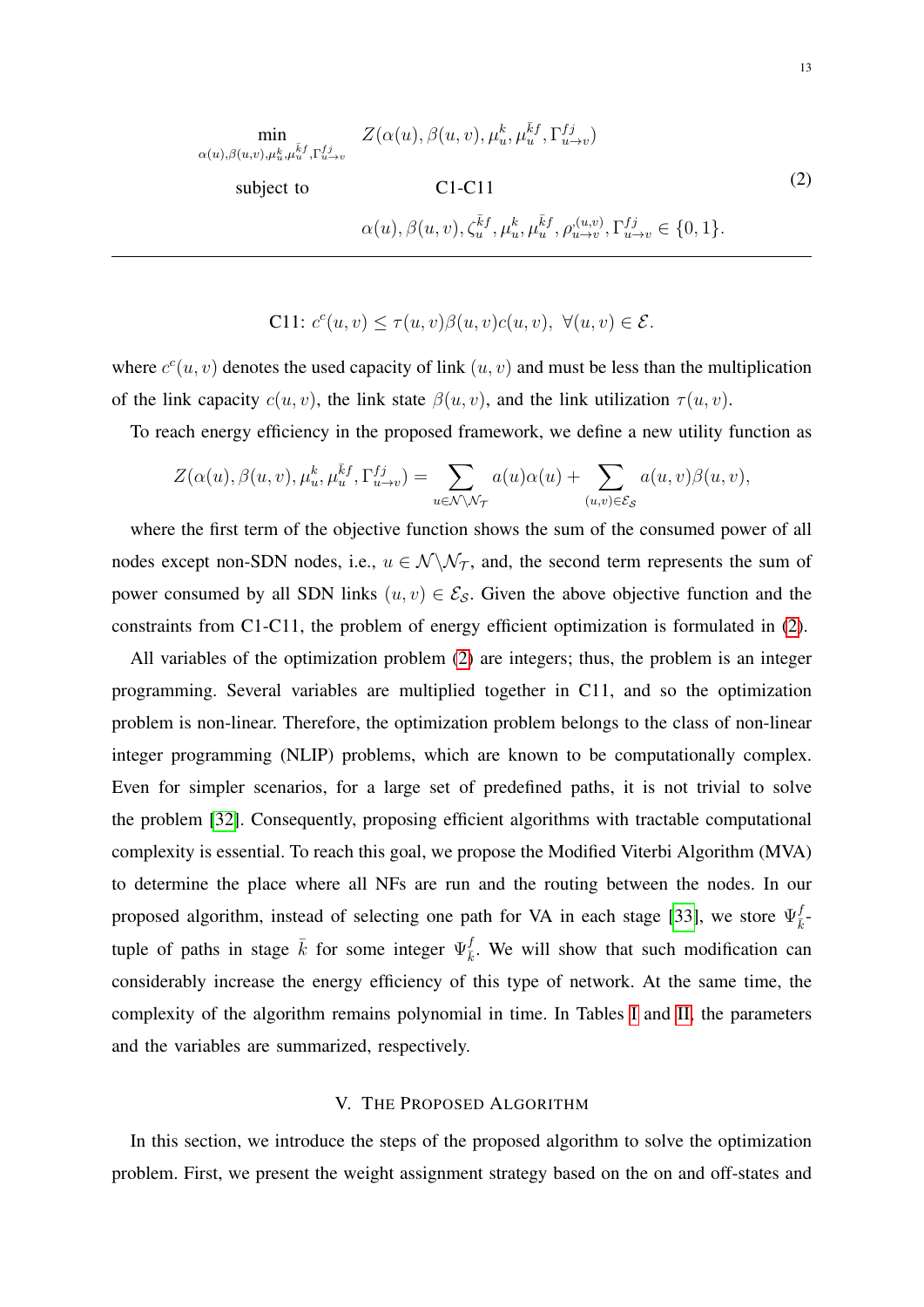TABLE I: Parameters

<span id="page-13-0"></span>

| <b>Symbol</b>                                                             | <b>Description</b>                                                      | Symbol                       | <b>Description</b>                                        |
|---------------------------------------------------------------------------|-------------------------------------------------------------------------|------------------------------|-----------------------------------------------------------|
| $\cal N$                                                                  | Set of nodes                                                            | $\gamma_{\overline{k}}^f$    | Data rising factor of NF $g_{\overline{k}}^f$             |
| $\mathcal{N}_{\mathcal{T}}$                                               | Set of non-SDN switches                                                 | $c_u^l$                      | Resource capacity of type $l$ of node $u$                 |
| $\mathcal{N}_{\mathcal{S}}$                                               | Set of SDN switches                                                     | $c_k^l$                      | Resources requirements of type $l$ VNF $k$                |
| $\mathcal{N}_{\mathcal{M}}$                                               | Set of non-NFV nodes                                                    | $r_u$                        | Maximum ingress traffic flow of node $u \in$              |
| $\mathcal{N}_{\mathcal{N}}$                                               | Set of NFV enabled nodes                                                |                              | $\mathcal{N}_{\mathcal{N}}\cup\mathcal{N}_{\mathcal{M}}$  |
| $\mathcal{E}$                                                             | Set of links                                                            | $r_k$                        | Maximum ingress traffic flow of VNF $k$                   |
| $\mathcal{E}_{\mathcal{S}}$                                               | Set of SDN links                                                        | $P_u^{\max}$                 | Maximum consumed power of node $u$                        |
| $\mathcal{G}^f$                                                           | Set of NFs                                                              | a(u,v)                       | Power cost for $(u, v)$                                   |
| $\mathcal{G}^f$                                                           | Set of NFs of flow $f$                                                  | c(u, v)                      | Capacity of $(u, v)$                                      |
| $\mathcal{G}_u$                                                           | Set of NFs of $u\in\mathcal{N}_{\mathcal{M}}$                           | $\tau$                       | Max link utilization                                      |
| $\mathcal{C}_u$                                                           | Set of resources capacity of server node $u$                            | $r^f$                        | Traffic of flow $f$                                       |
| $\mathcal{C}_k$                                                           | Set of resources requirements of VNF $k$                                | $s^f$                        | Source of flow $f$                                        |
| $\mathcal{P}_{u\to v}$                                                    | Set of all paths between nodes $u$ and $v$                              | $d^f$                        | Destination of flow $f$                                   |
| $\mathcal{P}^{f*}_{\tilde u^f_{\bar k-1}\rightarrow \tilde u^f_{\bar k}}$ | Path related to edge $(\tilde{u}^f_{\bar{k}-1}, \tilde{u}^f_{\bar{k}})$ | $s_{\bar{k}}^f$              | Stage $\overline{k}$ of flow $f$                          |
| $\Pi_{\bar{k}}^{f}$                                                       | Set of selected nodes in stage $s_{\overline{k}}^f$ for flow f          | $g_{\bar{k}}^f$              | $k^{th}$ NF of flow f                                     |
| $\tilde{C}$                                                               | Capacity matrix of a candidate path                                     | $\rho_{u \to v}^{j,(u',v')}$ | To show if $(u', v')$ exists in $\mathcal{P}_{u \to v}^j$ |
| $\bar{K}^f$                                                               | Number of NFs for flow $f$                                              | $w^f(u)$                     | Weight of $u$                                             |
| a(u)                                                                      | Power cost of $u$                                                       | $w^f(u, v)$                  | Weight of $(u, v)$                                        |

TABLE II: Variables

<span id="page-13-1"></span>

| Variable                        | Description                                                                          |
|---------------------------------|--------------------------------------------------------------------------------------|
| $\Psi_{\overline{k}}^f$         | Number of stored paths in stage $s_{\overline{k}}^f$ for u                           |
| $\alpha(u)$                     | Power state of $u$                                                                   |
| $\beta(u,v)$                    | Power state for $(u, v)$                                                             |
| $\mu_u^k$                       | To choose for node $u \in \mathcal{N}_{\mathcal{N}}$ running VNF k                   |
| $\mu_n^{\bar k f}$              | To choose node $u \in \mathcal{N}_{\mathcal{N}}$ running NF $g_{\overline{\iota}}^f$ |
| $\Gamma_{u\rightarrow a}^{f,j}$ | To select path $\mathcal{P}_{u \to v}^j$ for nodes u, v from $\mathcal{P}_{u \to v}$ |

types of the nodes and the links. The weights are determined based on the energy consumption of the nodes or the links. If a node or a link is used, its weight is assigned by the amount of increased energy consumption of the network. The network is modeled by a multi-stage graph for each flow. The sets of candidate nodes for running NFs in each stage and paths between the stages are determined based on MVA. This algorithm is briefly demonstrated in Fig. [2](#page-15-0) and Fig. [3](#page-16-0) plots the flowchart of the algorithm. The algorithm is run for each flow. We assume that for the first flow, i.e.,  $f = 1$ , all nodes and links are in off-states. The weight assignment strategy of all nodes and links is updated for each flow.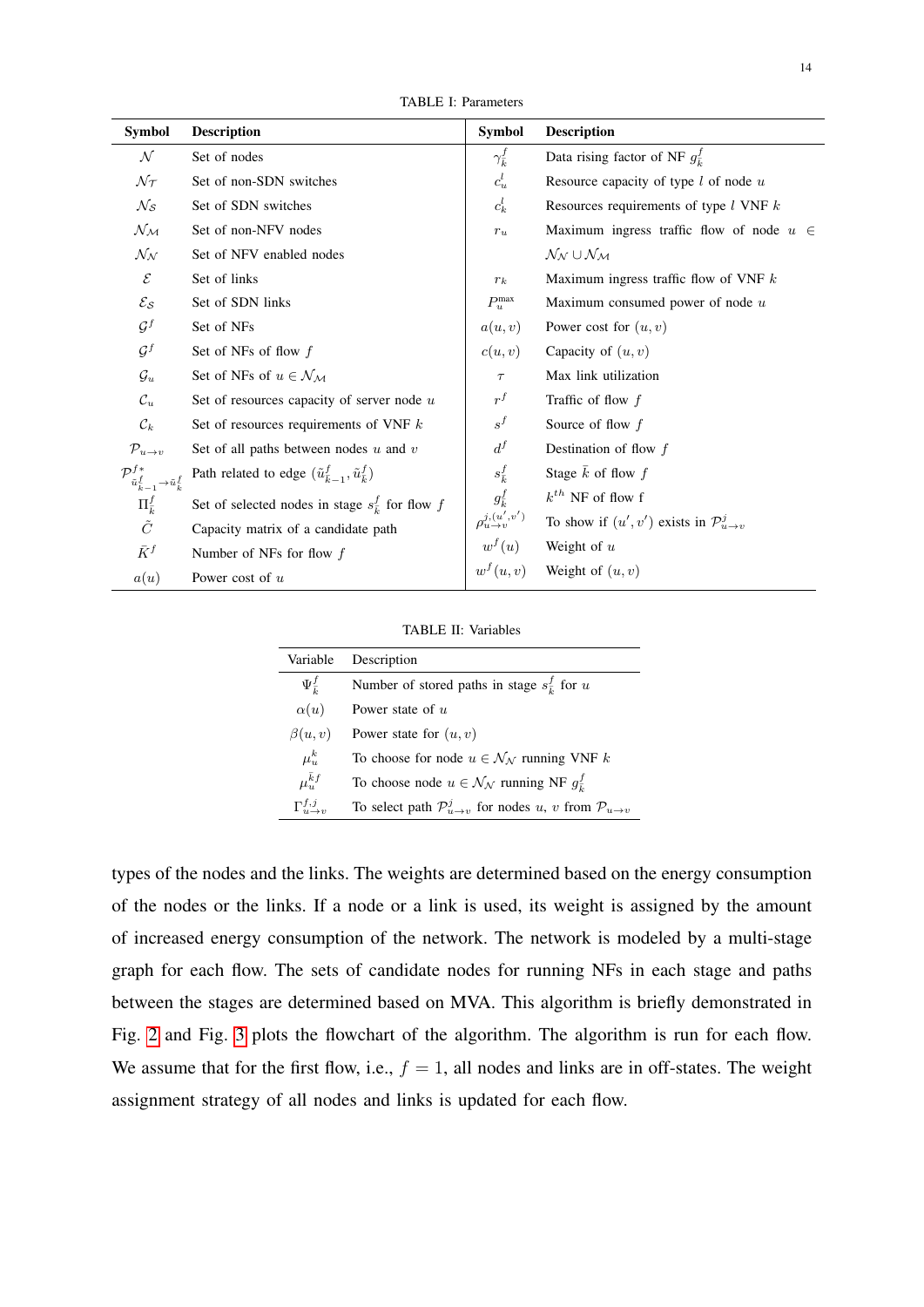## *A. Weight Assignment Strategy*

We consider the weight assignment of each node  $u \in \mathcal{N}_{\mathcal{S}} \cup \mathcal{N}_{\mathcal{T}}$  for flow f as

$$
w^{f}(u) = \begin{cases} \varepsilon(u), & \text{if } u \in \mathcal{N}_{\mathcal{T}} \text{ or } u \in \mathcal{N}_{\mathcal{S}} \text{ is in on-state,} \\ P_u^{\max}, & \text{if } u \in \mathcal{N}_{\mathcal{S}} \text{ is in off-state,} \end{cases}
$$

where  $0 < \varepsilon(u) \ll 1$ , and  $\varepsilon(u) < a(u)$ . Using this weight assignment strategy, we try to force the algorithm to utilize the resources of nodes  $u \in \mathcal{N}_{\mathcal{S}} \cup \mathcal{N}_{\mathcal{T}}$  which are in on-state. This is because for switches in our setup, we assume that the consumed power depends on the states (on/off) of a switch and it is not related to the load of the switch. Consequently, this weight assignment strategy tries to keep off-state nodes in the same states.

For the nodes running NFs, in addition to the difference between the power consumed in off-state and on-state, power consumption in on-state also depends on traffic load of that node. Accordingly, we define the following weight assignment strategy

$$
w^f(u) = \begin{cases} \theta P_u^{\max}, & \text{if } u \in \mathcal{N}_{\mathcal{N}} \cup \mathcal{N}_{\mathcal{M}} \text{ is in off-state,} \\ (1 - \theta) \frac{r^f}{r_u} P_u^{\max}, & \text{if } u \in \mathcal{N}_{\mathcal{N}} \cup \mathcal{N}_{\mathcal{M}} \text{ is in on-state,} \end{cases}
$$

From practical considerations, we have  $\theta P_u^{\max} \gg (1 - \theta) \frac{r^f}{r_u}$  $\frac{r^j}{r_u} P_u^{\max}$ . Therefore, still via this strategy, we insist to keep the off-state nodes in those states.

Similarly, for each link  $(u, v)$ , we consider the following weight assignment strategy

$$
w^{f}(u,v) = \begin{cases} \varepsilon(u,v), & \text{if } (u,v) \in \mathcal{E} \setminus \mathcal{E}_{\mathcal{S}} \text{ or } (u,v) \in \mathcal{E}_{\mathcal{S}} \text{ is in on-state,} \\ a(u,v), & \text{if } (u,v) \in \mathcal{E}_{\mathcal{S}} \text{ is in off-state,} \end{cases}
$$

where  $0 < \varepsilon(u, v) \ll 1$ ,  $\varepsilon(u, v) \ll a(u, v)$ . Remarkably, since orchestrator cannot control the on-state and off-state of  $u \in \mathcal{N}_{\mathcal{T}}$  and  $(u, v) \in \mathcal{E} \backslash \mathcal{E}_{\mathcal{S}}$ , and since the configuration of these nodes and links from off-state to on-state is time consuming, it is preferable to keep these nodes in on-states. Therefore, in our weight assignment strategies, the weights of these nodes and links are assigned to  $w^f(u) = \varepsilon(u)$ ,  $w^f(u, v) = \varepsilon(u, v)$ , respectively.

# *B. Proposed Algorithm Based on Multi-Stage Graph Modeling*

After the weight assignment strategy, for each flow f, a set of nodes running a set  $\mathcal{G}^f$ should be determined. Then, the NFs and their related nodes should be connected through network paths based on the order of NFs in  $\mathcal{G}^f$ , which are determined by the orchestrator. The placement of NFs and routing between nodes are two major interrelated tasks for our algorithm. To jointly perform these two tasks, we resort to the multi-stage graph model [\[19\]](#page-29-14). In our algorithm, a set of candidate nodes enabled to run  $g_{\bar{k}}^f$  $\frac{J}{k}$  is the candidate set of stage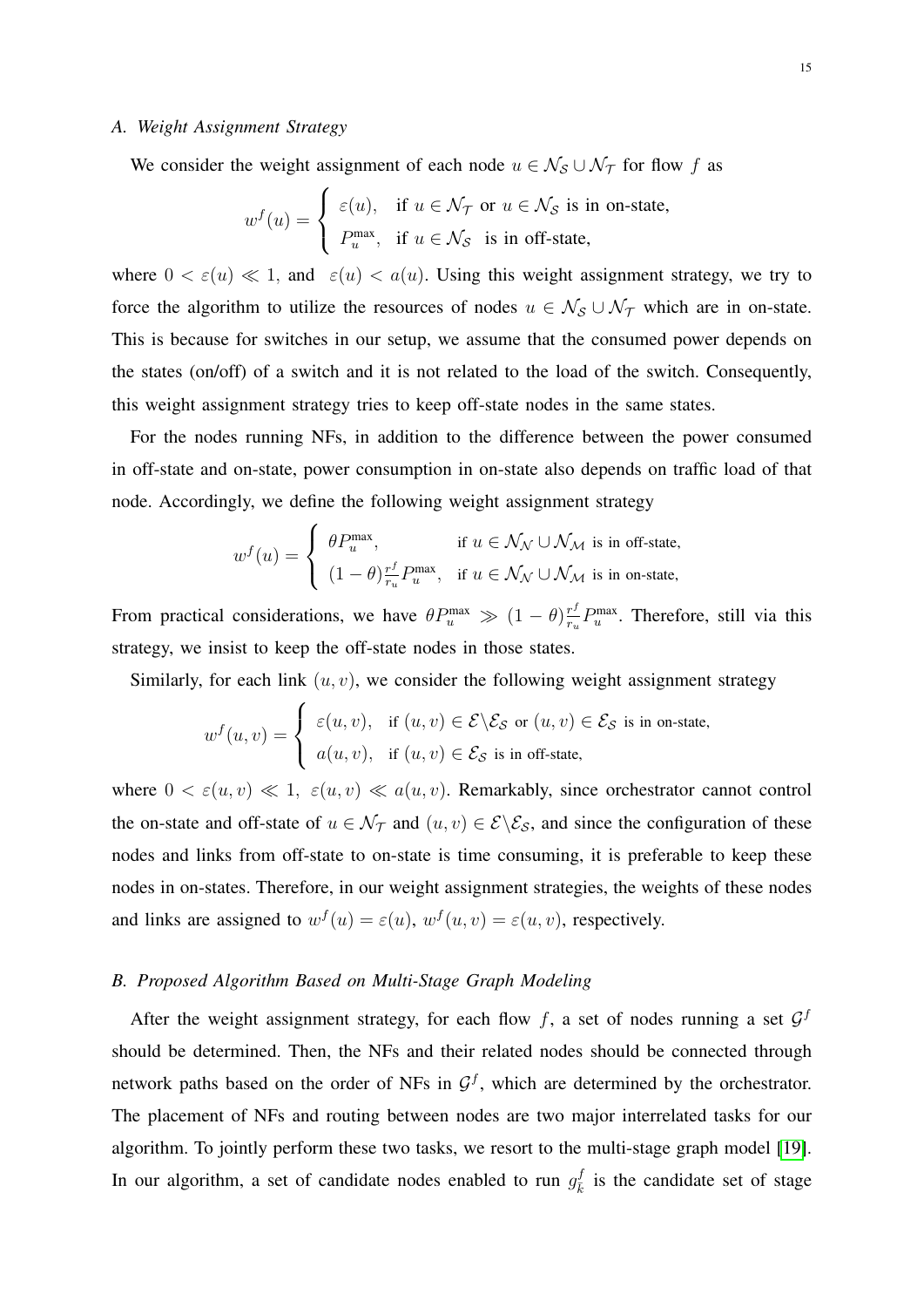<span id="page-15-0"></span>

Fig. 2: Multi-stage graph modeling: for each nodes in two consecutive stages, MVA find edge  $(\tilde{u}^f_{\bar{k}-1}, \tilde{u}^f_{\bar{k}})$  with weight  $\tilde{w}_{\bar{k}}^{f*}(\tilde{u}_{\bar{k}-1}^f, \tilde{u}_{\bar{k}}^f)$  and  $\mathcal{P}_{\tilde{u}_{\bar{k}}^f}^{f*}$  $\tilde{u}^f_{\bar{k}-1}$   $\rightarrow$   $\tilde{u}^f_{\bar{k}}$   $\cdot$ 

 $\bar{k}^f$ , as shown in Fig. [2.](#page-15-0) Let the stage of  $\bar{k}_f$  to be denoted as  $s_{\bar{k}}^f$  $\frac{J}{k}$ . We consider source and destination as two predetermined stage of  $s_0^f$  $\frac{f}{f_0}$  and  $s_{\bar{K}+1}^f$ , respectively. Therefore, a multi-stage graph in our algorithm has  $\overline{K}_f + 2$  stages. Between two consecutive stages, corresponding to two consecutive NFs in  $\mathcal{G}^f$ , i.e.,  $g_{\bar{k}}^f$  and  $g_{\bar{k}+1}^f$ , there exists a set of edges related to paths between candidate nodes of stages  $\bar{k}_f$  and  $\bar{k}_f + 1$ .

Note that this algorithm is executed for each flow f, and, between each node in stages  $\bar{k}_f$ and each node in stage  $\bar{k}_f + 1$ , only one edge is selected. This edge corresponds to the shortest path based on the weight assignment strategy from Dijkstra's algorithm [\[34\]](#page-30-13), discussed in Section [V-C.](#page-18-0)

*1) Candidate Set Selection:* For each  $g_{\bar{k}}^f \in \mathcal{G}^f$ , the candidate set should be chosen based on the capability of nodes to run  $g_{\bar{k}}^f$  and their capacities. In the initial phase of our proposed algorithm, for each flow  $f$ , we should update the capacity of nodes and links based on the place where running NFs and routing of flows 1 to  $f - 1$ . In the followings formulas, we show how this update can be performed from C5, C6, and C7. First to verify which node  $u \in \mathcal{N}_{\mathcal{N}}$  is capable to run  $g_{\overline{k}}^f$  $\frac{J}{k}$  in terms of available capacity, we consider

$$
\tilde{c}_u^{lf} = \alpha(u)c_u^l - \sum_{k=1}^K \mu_u^k c_k^l, \quad \forall l, \ \forall u \in \mathcal{N}_\mathcal{N},
$$

which shows the updated capacity limit of node  $u \in \mathcal{N}_{\mathcal{N}}$  for type l resource of flow f. Therefore, to verify if node  $u \in \mathcal{N}_{\mathcal{N}}$  can run NF  $g_{\overline{k}}^f$  $k_{\bar{k}}^J$ , the following modified constraint of C5 can be applied

$$
\tilde{\mathbf{C}}^f \mathbf{5} : c_k^l \leq \tilde{c}_u^f \quad \forall l, \ \forall u \in \mathcal{N}_\mathcal{N}.
$$

Similarly, the ingress capacity of node  $u \in \mathcal{N}_{\mathcal{M}}$  for flow f is updated according to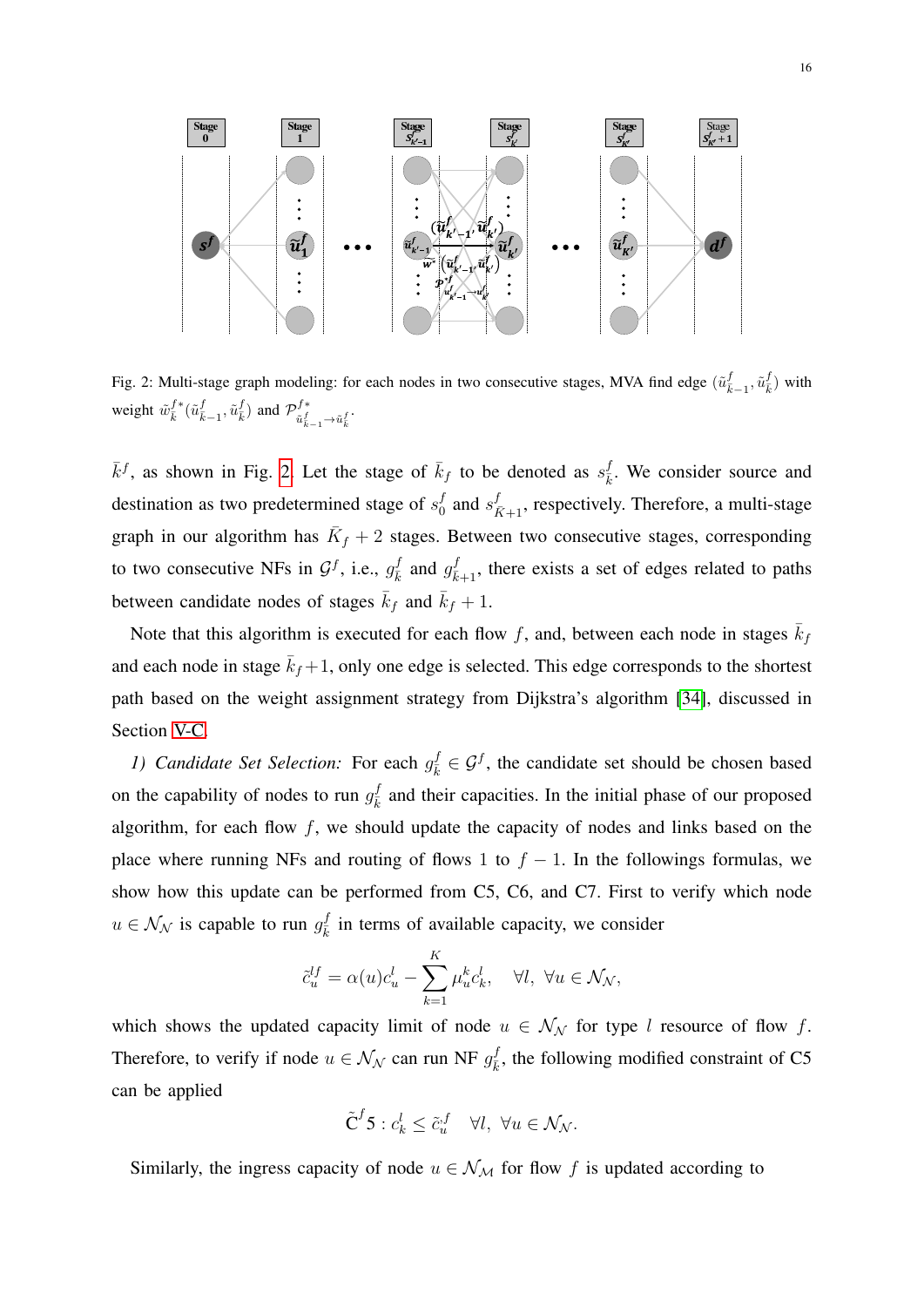<span id="page-16-0"></span>

Fig. 3: Flowchart of the algorithm.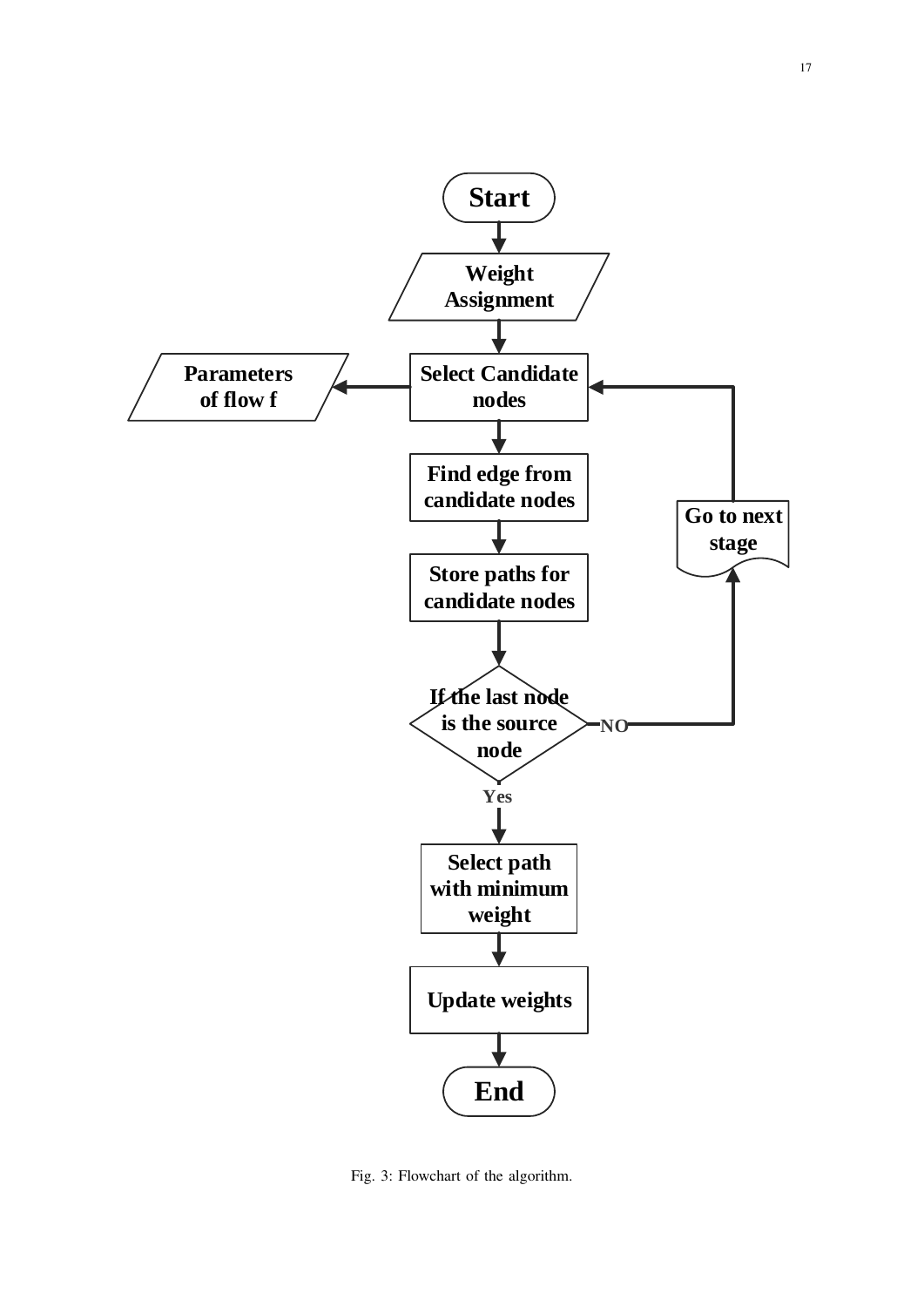$$
\tilde{r}_u^f = \alpha(u) r_u - \sum_{f=1}^{f-1} \sum_{k \in \mathcal{G}^f} \zeta_u^{\bar{k}f} \mu_u^{\bar{k}f} r^f \prod_{j=1}^{\bar{k}-1} \gamma_j^f, \quad \forall u \in \mathcal{N}_{\mathcal{M}}.
$$

Therefore, to verify if node  $u \in \mathcal{N}_{\mathcal{M}}$  has appropriate ingress capacity for flow f, following modified version of C6 is applied

$$
\tilde{C}^f 6: \sum_{k \in \mathcal{G}^f} \zeta_u^{\bar{k}f} \mu_u^{\bar{k}f} r^f \prod_{j=1}^{\bar{k}-1} \gamma_j^f \leq \tilde{r}_u^f, \quad \forall u \in \mathcal{N}_{\mathcal{M}}.
$$

Also, the updated ingress capacity of VNF k placed in node  $u \in \mathcal{N}_{\mathcal{N}}$  can be expressed as

$$
\tilde{r}_{\bar{k}u}^f = r_k - \sum_{f=1}^{f-1} \mu_u^{\bar{k}f} r^f \prod_{j=1}^{\bar{k}-1} \gamma_j^f, \quad \chi_{k \to \bar{k}}^f(g_k) = g_{\bar{k}}^f,
$$

and, the modified ingress capacity limitation of VNF  $k$  placed in node  $u$  based on C7 can be examined by

$$
\tilde{C}^f 7: \sum_{k \in \mathcal{G}^f} \zeta_u^{\bar{k}f} \mu_u^{\bar{k}f} r^f \prod_{j=1}^{\bar{k}-1} \gamma_j^f \leq \tilde{r}_{\bar{k}u}^f, \quad \forall u \in \mathcal{N}_{\mathcal{M}}.
$$

In our algorithm, for each flow f, we will verify  $\tilde{C}^f$  5- $\tilde{C}^f$  to derive the candidate set of stage  $\bar{k}_f$  which is denoted by  $\Pi_{\bar{k}}^f$  $\frac{J}{k}$ .

*2) Path Selection:* After selecting nodes for all stages, the paths between nodes in any two consecutive stages should be determined in order to build the end to end connection between source and destination of flow f. First, in order to find these paths, we must update the capacity limitation of all links  $(u, v)$  in the network based on the traffic flow of  $f =$  $1, \cdots, f-1$ , which is defined as

$$
\tilde{c}^{f}(u,v) = \tau(u,v)\beta(u,v)c(u,v) - \sum_{f=1}^{f-1} \sum_{g_{\tilde{k}}^f \in \mathcal{G}^f} \sum_{v' \in \mathcal{N}_{\mathcal{M}} \cup \mathcal{N}_{\mathcal{N}}, v' \neq u'} \sum_{u' \in \mathcal{N}_{\mathcal{M}} \cup \mathcal{N}_{\mathcal{N}}} \sum_{j=1}^{J_{u' \to v'}} \rho_{u' \to v'}^{j(u,v)} \Gamma_{u' \to v'}^{fj} \mu_{v'}^{\tilde{k}f} \zeta_{v'}^{\tilde{k}f} r^f \prod_{j=1}^{\tilde{k}-1} \gamma_{\tilde{k}}^f,
$$

where  $\tilde{c}^{f}(u, v)$  is the utilized capacity of link  $(u, v)$  by flows  $f = 1, \dots, f - 1$ . Therefore, C11 can be modified as

$$
\tilde{C}^{f}11: \sum_{g_{\bar{k}}^{f} \in \mathcal{G}^{f}} \sum_{v' \in \mathcal{N}_{\mathcal{M}} \cup \mathcal{N}_{\mathcal{N}}, v' \neq u'} \sum_{u' \in \mathcal{N}_{\mathcal{M}} \cup \mathcal{N}_{\mathcal{N}}} \sum_{j=1}^{J_{u' \to v'}} \rho_{u' \to v'}^{j(u,v)} \Gamma_{u' \to v'}^{fj} \mu_{v'}^{\bar{k}f} \zeta_{v'}^{\bar{k}f} \gamma^f \prod_{j=1}^{\bar{k}-1} \gamma_{\bar{k}}^f \leq \tilde{c}^{f}(u,v), \ \forall (u,v) \in \mathcal{E}.
$$

Our objective is to minimize the energy consumption of the network. So, next, we need to propose an algorithm to find a path with the least weight, based on the energy consumption of nodes and paths. To reach this goal, we develop a Modified Viterbi Algorithm (MVA) in which an MDRA is applied to find only one path between nodes of each two consecutive stages. Our proposed MDRA will be explained in Section [V-C.](#page-18-0)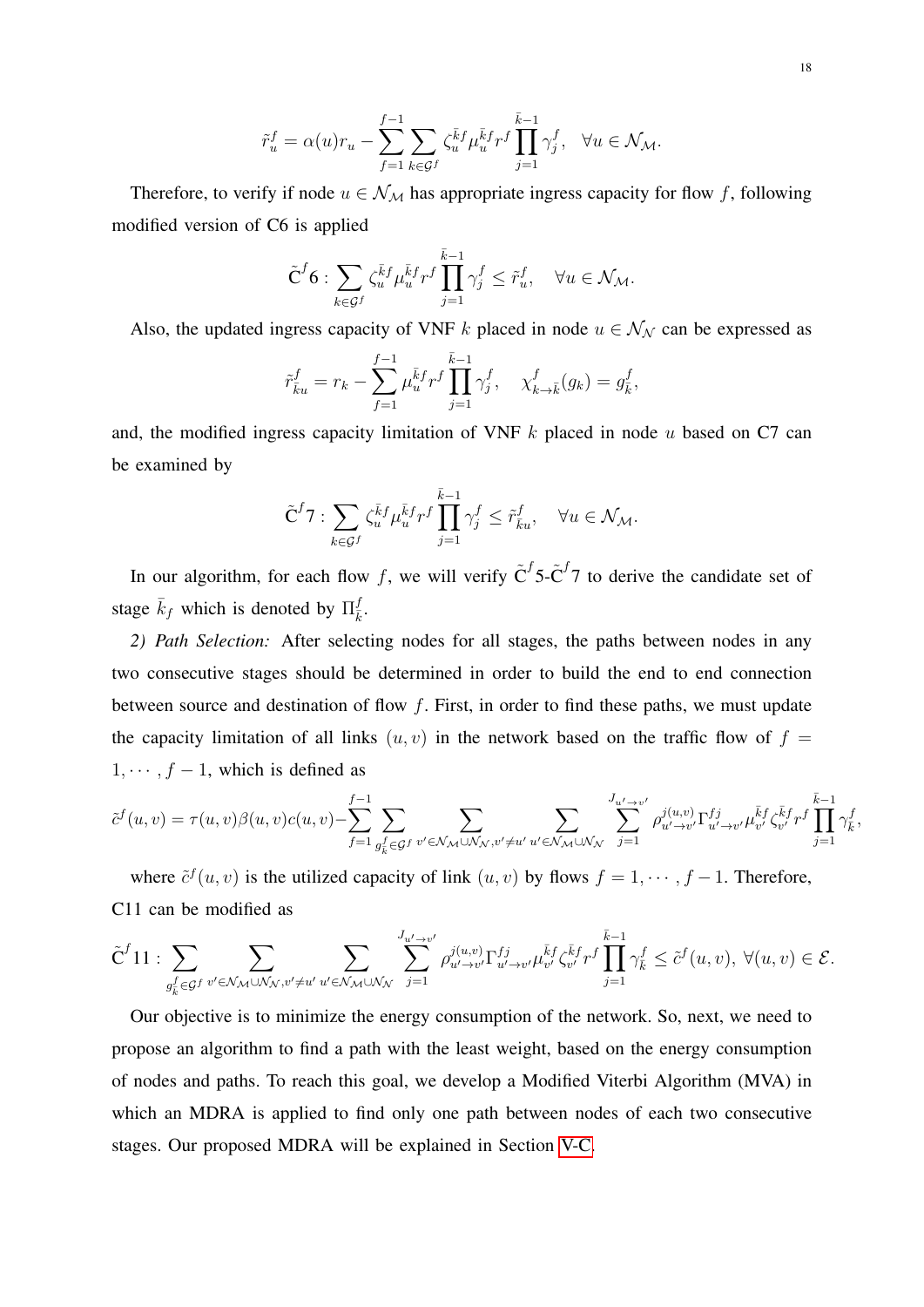For two consecutive stages  $s_{\bar{k}-1}^f$  and  $s_{\bar{k}}^f$ , we obtain edge  $(\tilde{u}_{\bar{k}-1}^f, \tilde{u}_{\bar{k}}^f)$  for  $\tilde{u}_{\bar{k}-1}^f \in \Pi_{\bar{k}-1}^f$ ,  $\tilde{u}^f_{\bar{k}} \in \Pi_{\bar{k}}^f$  based on our proposed algorithm in Section [V-C,](#page-18-0) where its output is  $\tilde{w}^f_{\bar{k}}(\tilde{u}^f_{\bar{k}-1}, \tilde{u}^f_{\bar{k}})$ defined as a weight of a path  $\mathcal{P}^f_{\tilde{n}}$  $\tilde{u}^f_{\bar{k}-1} \rightarrow \tilde{u}^f_{\bar{k}}$  for edge  $(\tilde{u}^f_{\bar{k}-1}, \tilde{u}^f_{\bar{k}})$ .

In stage  $s_{\bar{k}}^f$ , MVA intends to choose a number of  $\psi_{\bar{k}}^f$  paths from  $s^d$  to  $\tilde{u}_{\bar{k}}^f$  with the smallest weights,  $\forall \tilde{u}^f_{\bar{k}} \in \Pi_{\bar{k}}^f$ . To do so, for each node  $\tilde{u}^f_{\bar{k}-1} \in \Pi_{\bar{k}-1}^f$  and each node  $\tilde{u}^f_{\bar{k}} \in \Pi_{\bar{k}}^f$ , MVA considers the edge  $(\tilde{u}_{\bar{k}-1}^f, \tilde{u}_{\bar{k}}^f)$ . Consequently, the candidate paths leading to  $\tilde{u}_{\bar{k}}^f$  are the union of the ones stored in each of nodes  $\tilde{u}^f_{\bar{k}-1} \in \Pi_{\bar{k}-1}^f$  extended by  $\mathcal{P}^f_{\tilde{u}}$  $\tilde{u}^f_{\bar{k}-1} \rightarrow \tilde{u}^f_{\bar{k}}$ , with their corresponding weights computed as the summation of the weights of the two distinct parts of the path, i.e.,  $\tilde{w}_{\bar{k}}^f(\tilde{u}_{\bar{k}-1}^f, \tilde{u}_{\bar{k}}^f)$  added to the weight of the path stored in  $\tilde{u}_{\bar{k}-1}^f$ . Then, the paths eligible to be stored in node  $\tilde{u}^f_{\bar{k}}$  are the  $\psi^f_{\bar{k}}$  paths with the smallest weights chosen from the aforementioned paths.

As mentioned before there is a chance to select a specific node  $u \in \mathcal{N}_{\mathcal{N}}$  more than once to place more than two VNFs for flow  $f$ . In this case, we need to update the capacity limitation of each specific node  $u \in \mathcal{N}_{\mathcal{N}}$  for each selected path of flow f based on the above explained procedure. To address this issue in our algorithm, we define a matrix  $\tilde{C} = [\tilde{c}_u^{lf}]_{N_N \times L}$ , where  $\tilde{c}_u^{lf}$  is the updated capacity limit of the resource type l of node  $u \in \mathcal{N}_{\mathcal{N}}$  for flow f. This matrix, along with the path's corresponding weight, is stored in node  $\tilde{u}^f_{\bar{k}}$ . At stage zero, the entries of the matrix are initialized as  $\tilde{c}_u^{lf} = \tilde{c}_u^{lf}$ . To meet the constraint on the capacity limit of node  $\tilde{u}^f_{\bar{k}}$ , in stage  $s^f_{\bar{k}}$ , the paths satisfying the following constraint remain in the set of candidate paths of node  $\tilde{u}^f_{\bar{k}}$ , and are evicted otherwise:

$$
\tilde{\tilde{\mathbf{C}}} \tilde{\mathbf{5}} : \qquad c_k^l \leq \tilde{\tilde{c}}_u^{lf}, \quad \forall l.
$$

In addition, when a path meets the above constraint,  $\tilde{c}_{u}^{lf}$  should be updated as

$$
\tilde{\tilde{c}}^{lf}_u = \tilde{\tilde{c}}^{lf}_u - c^l_k, \quad \forall l.
$$

For stage  $s_{\bar{K}+1}^f$ , we have  $\psi_{\bar{K}+1}^f$  paths from source to destination. The path with minimum weight, corresponding to the least energy consumption is selected. The above MVA is summarized in Algorithm [1.](#page-19-0)

Finally, the output factors of Algorithm [1](#page-19-0) are the selected path between source and destination  $\mathcal{P}^f$  as well as variables  $\alpha(u)$ ,  $\beta(u, v)$ ,  $\mu_u^k$ ,  $\mu_u^{\bar{k}, f}$  and  $\Gamma_{u \to v}^{f, j}$ .  $w^f(u)$ ,  $w^f(u, v)$ ,  $a(u)$ ,  $a(u, v)$ . Afterwards, all capacities are updated according to values of Algorithm [1.](#page-19-0)

# <span id="page-18-0"></span>*C. Modified Dijkstra's Routing Algorithm*

In this section, we explain our proposed MDRA to find an edge between  $\tilde{u}^f_{\bar{k}-1}$  and  $\tilde{u}^f_{\bar{k}}$  of two consecutive stages  $s_{\bar{k}-1}^f$  and  $s_{\bar{k}}^f$ . Here, we have a set of the paths  $\mathcal{P}_{\tilde{u}_{\bar{k}-1}^f \to \tilde{u}_{\bar{k}}^f}$ , and we want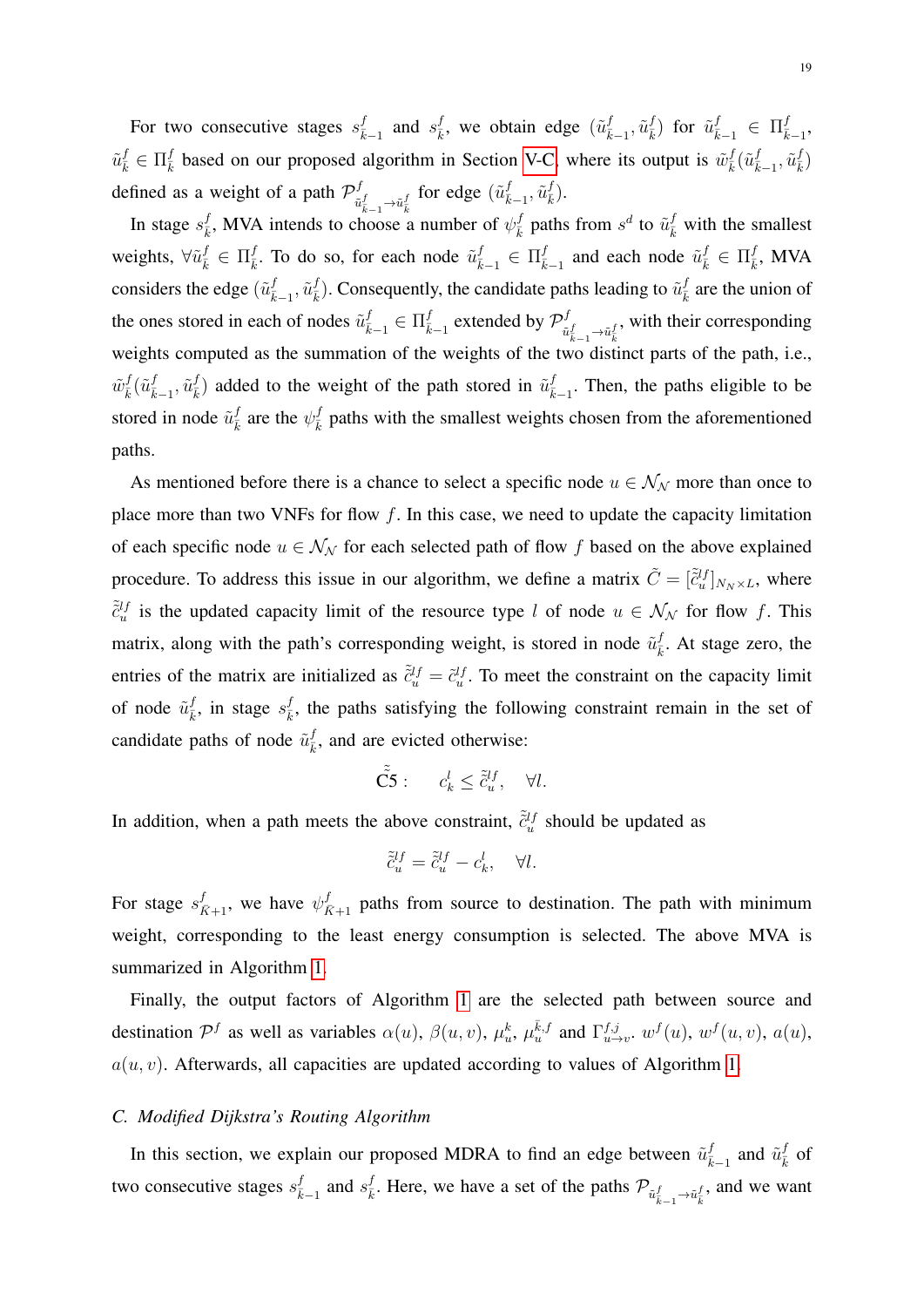# <span id="page-19-0"></span>Algorithm 1: Modified Viterbi Algorithm (MVA) **Input:** A, G,  $\mathcal{G}_u$ ,  $\mathcal{C}_{g_k}$ ,  $\mathcal{C}_u$ ,  $f = (s^f, d^f, r^f, \mathcal{G}^f)$ ,  $w^f(u)$ ,  $w^f(u, v)$ ,  $c(u, v)$ ,  $\tilde{c}^f(u, v)$ ,  $\beta(u, v)$ ,  $a(u, v)$  $\forall (u, v) \in \mathcal{E}, \alpha(u), a(u), \mu_u^k, \mu_u^{\bar{k}f}, r_u, \tilde{r}_u^f, r_k, \tilde{r}_{\bar{k}u}^f, \tilde{c}_u^{lf}, \forall u \in \mathcal{N}, \forall k$ **Output:** A path from  $s^f$  to  $d^f$ ,  $\alpha(u)$ ,  $\beta(u, v)$ ,  $\mu_u^k$ ,  $\mu_u^{\overline{k}, f}$  and  $\Gamma_{u \to v}^{f, j}$ for  $s_{\bar{k}}^f$ =1*:* $\bar{K}$  do for  $\forall u \in \mathcal{N}_{\mathcal{M}}$  do if  $(\tilde{C}^f 6 \text{ holds}) \& (g_{\bar{k}}^f \in \mathcal{G}_u)$  then Add u to  $\Pi_{\bar{k}}^{f}$ ; Find edge  $(\tilde{u}_{\bar{k}-1}^f, u)$  and its weight with MDRA  $\forall \tilde{u}_{\bar{k}-1}^f \in \Pi_{\bar{k}-1}^f$ ; Store  $\psi_{\bar{k}}^f$  paths with least weights from a set of candidate paths; end end for  $\forall u \in \mathcal{N}_{\mathcal{N}}$  do if  $(\mu_u^{\bar{k}f}=1)$  &  $(\tilde{C}^f$ 7 *holds*) then Add u to  $\Pi_{\bar{k}}^{f}$ ; Find edge  $(\tilde{u}_{\bar{k}-1}^f, u)$  and its weight with MDRA  $\forall \tilde{u}_{\bar{k}-1}^f \in \Pi_{\bar{k}-1}^f$ ; Store  $\psi_{\bar{k}}^f$  paths with least weights from a set of candidate paths; end if  $(\mu_u^{\bar{k}f}=0)$  &  $(\tilde{C}^f 5 \text{ holds})$  then Add u to  $\Pi_{\bar{k}}^{f}$ ; Find edge  $(\tilde{u}_{\bar{k}-1}^f, u)$  and its weight with MDRA  $\forall \tilde{u}_{\bar{k}-1}^f \in \Pi_{\bar{k}-1}^f$ ; for *All candidate paths* do for *l=1:L* do if  $\tilde{\tilde{C}}$ <sup>f</sup> 5 *does not hold* then Remove this path from set of candidate paths; end end end Store  $\psi_{\bar{k}}^f$  paths with least weights from candidate paths; Update  $\tilde{C}$  of stored paths; end end end Find edge  $(\tilde{u}_{\bar{k}}^f, d_f)$  with MDRA  $\forall \tilde{u}_{\bar{k}-1}^f \in \Pi_{\bar{k}}^f$ ; Find weights of candidate paths to  $d_f$ ; Select a path with smallest weight; **Return**  $\mathcal{P}^f$  and variables  $\alpha(u)$ ,  $\beta(u, v)$ ,  $\mu_u^k$ ,  $\mu_u^{\bar{k}, f}$  and  $\Gamma_{u \to v}^{f, j}$ ; Update all weights and  $\tilde{C}^f 5 - \tilde{C}^f 7$ ;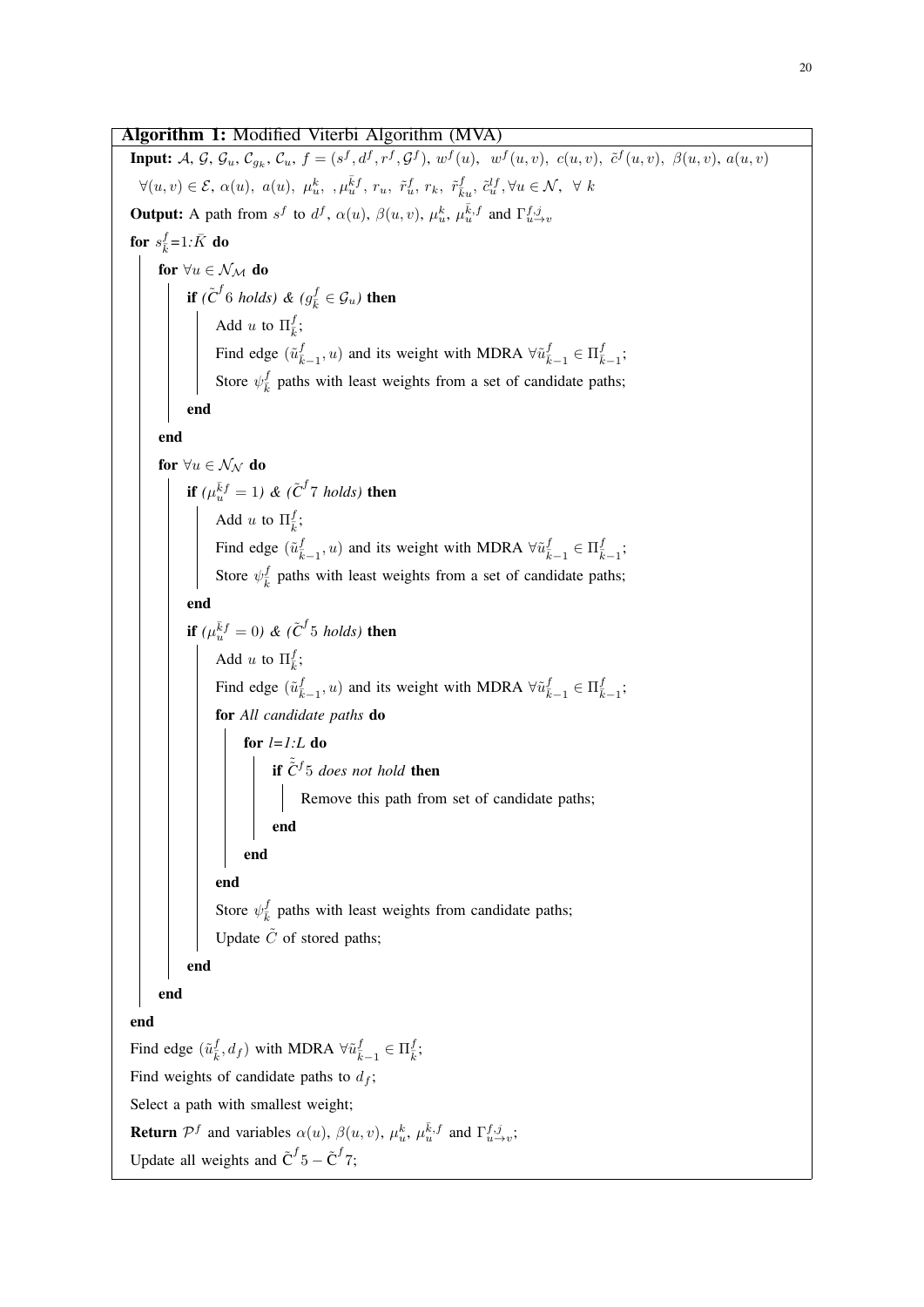<span id="page-20-1"></span>

Fig. 4: An illustrative example of proposed algorithm

to choose a path with minimum weight corresponding to minimum power consumption of nodes and links. We resort to Dijkstra's algorithm [\[34\]](#page-30-13). However to consider the capacity limitation of links and the weights of nodes, we propose a modified Dijkstra's algorithm to find a path in graph  $\mathcal{A}(\mathcal{N}, \mathcal{E})$  for nodes  $\tilde{u}^f_{\bar{k}-1}$  and  $\tilde{u}^f_{\bar{k}}$ . In our proposed MDRA, we update weight of each link as

$$
\tilde{w}_{\bar{k}}^f(u,v) = \begin{cases} w^f(u,v) + w^f(u) + w^f(v), & \text{if } \tilde{C}^f(1) \text{ holds,} \\ \infty, & \text{Otherwise,} \end{cases}
$$

where if there is no capacity, the weight of that link is set to infinity, meaning that this link will be avoided to choose for flow  $f^2$  $f^2$ . In addition, the nodes' weights are considered in routing via summation of nodes' weights to their corresponding weights of physical connected links. In this paper, similar to [\[17\]](#page-29-12), [\[35\]](#page-30-14), we develop Dijkstra's algorithm. Consequently, MDRA chooses the shortest path based on Dijkstra's algorithm denoted by  $\mathcal{P}_{f}^{f*}$  $\tilde{u}^f_{\bar{k}-1}$ → $\tilde{u}^f_{\bar{k}}$ . Another output of MDRA is  $\tilde{w}_{\bar{k}}^{f*}(\tilde{u}_{\bar{k}-1}^f, \tilde{u}_{\bar{k}}^f)$  corresponding to the weight of  $\mathcal{P}_{\tilde{u}_{\bar{k}}}^{f*}$  $\tilde{u}^f_{\bar{k}-1}$   $\rightarrow$   $\tilde{u}^f_{\bar{k}}$   $\cdot$ 

## *D. Illustrative Example*

In this section, we present an example of the proposed algorithm for the network of Fig. [4,](#page-20-1) and also show why we should store more than one path for the nodes. As it can be seen in Fig. [4,](#page-20-1) nodes 1 and 2 are non-NFV which run NFs of  $\{a, b\}$  and  $\{c, d\}$ , respectively. Node 3 runs NF  $\{a\}$  and cannot run other NFs. NF  $\{c\}$  is run on node 4 and it can be placed one of two NFs  $\{b\}$  and  $\{d\}$ . Node 5 can execute two NFs out of  $\{b\}$ ,  $\{c\}$ , and  $\{d\}$ . In this network, the weights of the paths are as shown in Fig. [4.](#page-20-1)

Consider a flow  $f = \{S, D, 100 \text{ Mbps}, \mathcal{G}^f\}$ , where "S" and "D" denote the source and the destination of flow f, respectively, and  $\mathcal{G}^f = \{a, b, c, d\}$ . At each stage of the proposed algorithm, the nodes which can execute that NF are selected as noted in Fig. [4](#page-20-1) (a). For

<span id="page-20-0"></span><sup>&</sup>lt;sup>2</sup>In Dijkstra's algorithm, the links only have weights and weights of nodes does not considered. In addition, in Dijkstra's algorithm, the capacity of nodes are not considered while in our proposed algorithm, we consider the capacity of nodes as well [\[34\]](#page-30-13).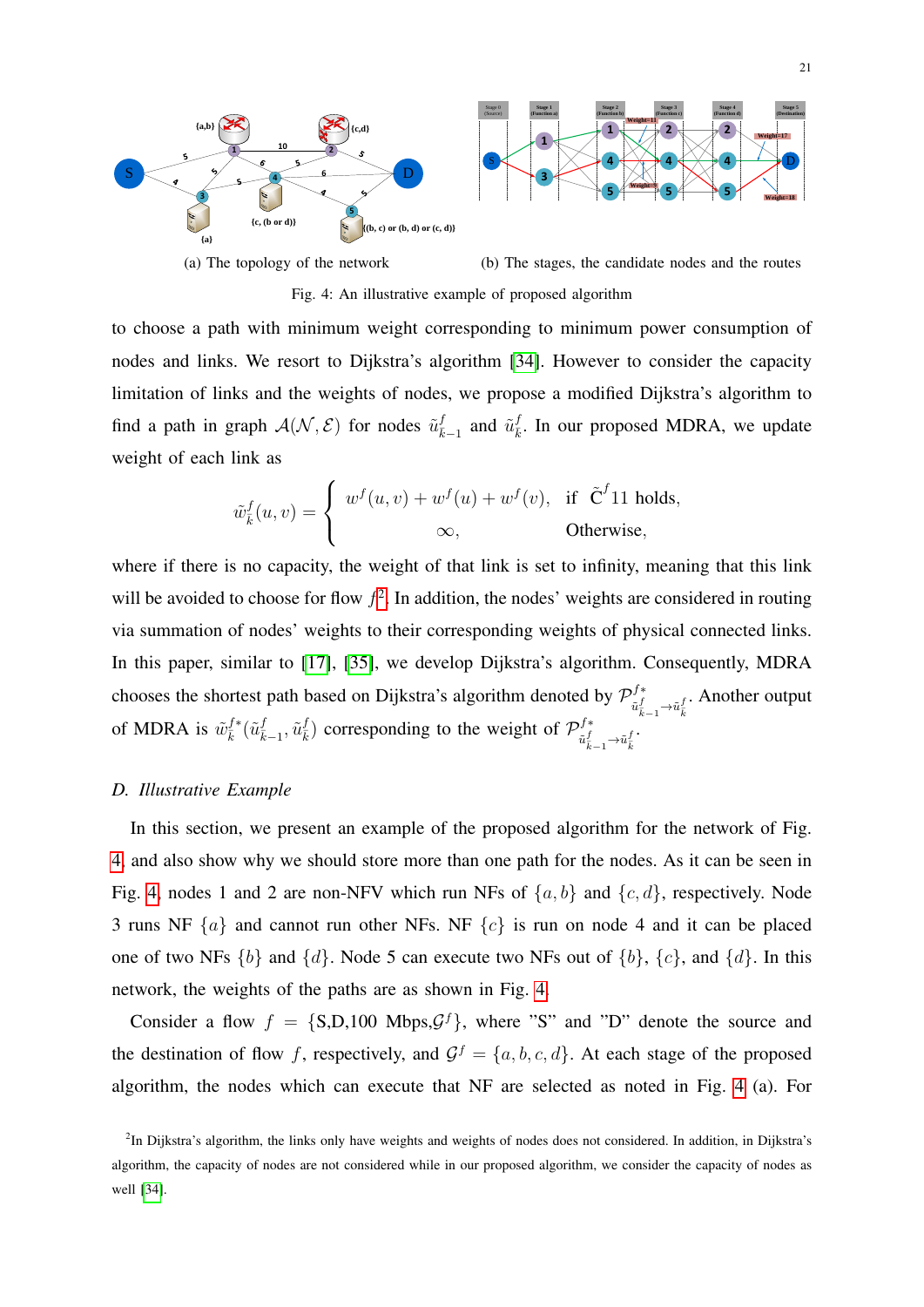example, in stage one, nodes 1 and 3 are selected, and in stage two, nodes 1, 4, and 3 are chosen. Let us assume that for each stage up to 3 paths can be stored.

For each candidate node in stage  $s_{\overline{k}}^f$ , its edges to all other nodes in the previous stage are found. Note that for each edge, there exists one path, including one physical link or several connected physical links. For instance, for edge  $(1, 4)$  between the second and third stages, its corresponding path  $1 \rightarrow 4$  includes one physical link. Likewise, for edge (1,5) again between the second and third stages, its corresponding path is  $1 \rightarrow 4 \rightarrow 5$  including two physical links (1, 4) and (4, 5). After verifying  $\tilde{C5}$ ,  $\psi_{\bar{k}}^f \leq 3$ ,  $\bar{k} = 1, 2, 3$ , the paths with the lowest weights from the source to that node are stored. For example, for node 4 in the third stage, path  $S \to 3 \to 4 \to 4$  with weight 9, path  $S \to 1 \to 1 \to 4$  with weight 11, and path  $S \rightarrow 1 \rightarrow 4 \rightarrow 4$  with weight 11 are stored.

Consider the case that  $\psi_{\bar{k}}^f = 1, \bar{k} = 1, 2, 3$ , then the red path is selected for candidate node 4 in the third stage. Consequently, in the fourth stage, again, the red path is stored to run function  $d$ . Finally, the red path from the source to the destination with weight 18 is selected for the flow f. However, when  $\psi_{\bar{k}}^f \leq 3$ ,  $\bar{k} = 1, 2, 3$ , the red and the green paths are stored for candidate node 4 in the fourth stage. Finally, the green path from the source to the destination with weight 17 is selected, which has a lower weight than the red path. This illustrative example shows how with MVA and considering three candidate paths instead of one path in VA, the performance of the network can be improved in terms of energy efficiency.

#### *E. Computational Complexity*

In this section, we investigate the computational complexity of the proposed algorithms and compare them with the exhaustive search. At each stage of the proposed algorithm,  $N_M + N_N$  nodes are verified, and for each node,  $O(N_M + N_N)$  edges are found. For each candidate node in each stage, all links (the number of links is  $E$ ) are first verified, and then, Dijkstra's algorithm runs with complexity  $O(E + N \log(N))$  [\[36\]](#page-30-15). Thus, MDRA performs  $O(E + N \log(N) + E) = O(2E + N \log(N))$  computations. The number of stages in the algorithm is  $|\mathcal{G}^f|$ . Therefore, the computational complexity of Algorithm is  $O(|\mathcal{G}^f|(N_M +$  $(N_N)^2(2E+N\log(N)))$ , which is polynomial time.

However, the computational complexity of the exhaustive search algorithm for optimization problem [\(2\)](#page-12-1) is  $O(e(N-2)! \times 2^{(N_s+N_N)} \times 2^E \times 2^{|\mathcal{G}^f|(N_M+N_N)})$ , where e is Neper number. The first term, i.e.,  $e(N-2)!$ , approximates the entire paths which should be searched for the fully connected graph between two specific nodes. The second term, i.e.,  $2^{(N_S+N_N)}$ , is the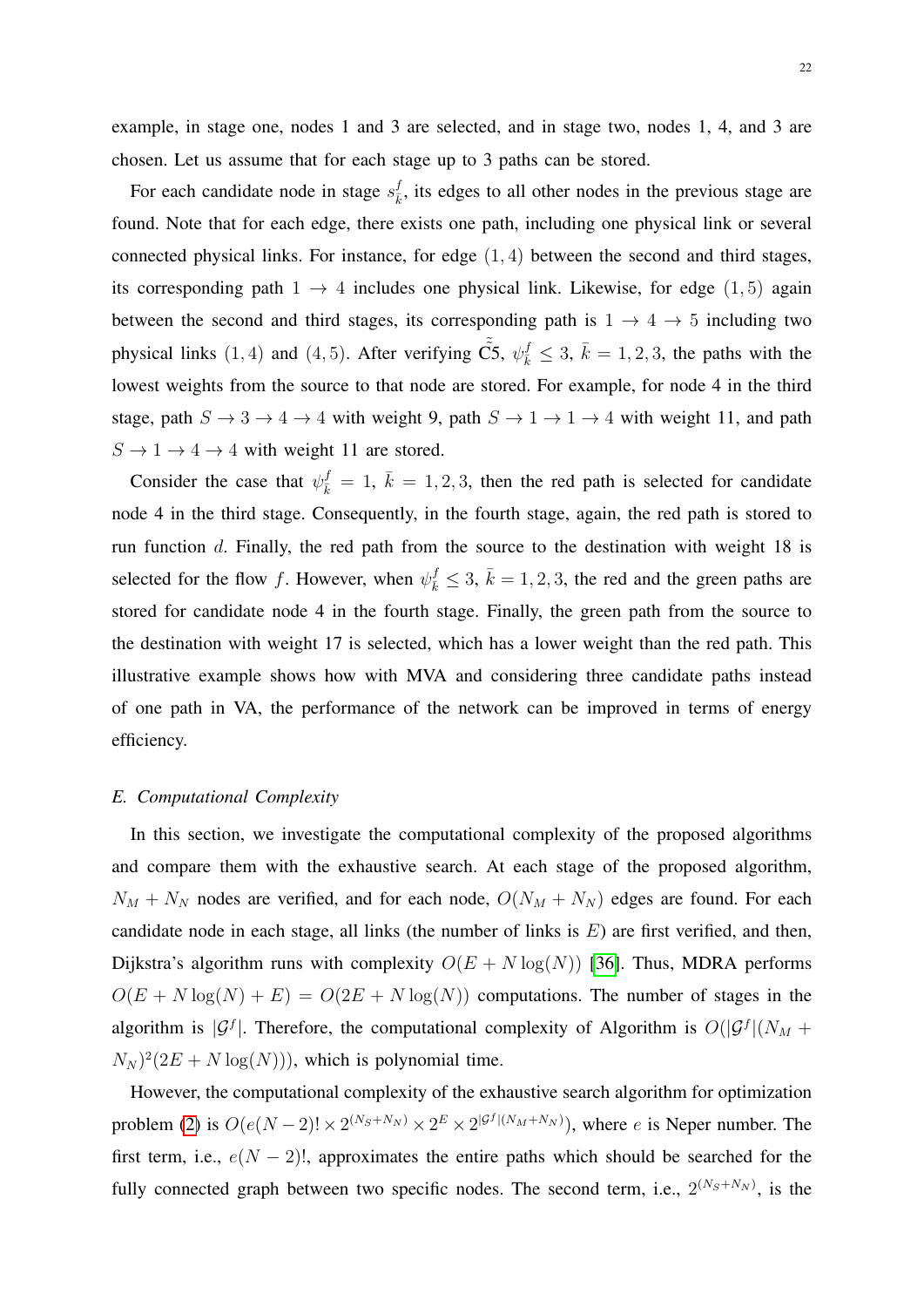number of all on/off states of SDN and NFV nodes that should be searched via exhaustive search.  $2^E$  denotes the number of the entire on/off states of SDN links. Finally, to find out which node runs a specific NF, exhaustive search algorithm should search among  $2^{|{\cal G}^f| (N_M + N_N)}$ possible scenarios among nodes. Comparing the exponential order of the exhaustive search with polynomial order of Algorithm 1 demonstrates its efficiency in terms of computational complexity.

# VI. SIMULATIONS

<span id="page-22-0"></span>In this section, we evaluate the performance of MVA versus different network parameters and scenarios. We first compare the performance of MVA with the optimal solution in a small network with normalized parameters. Then, we evaluate the performance of MVA in three different sizes of MCNs.

To compare MVA and the optimal solutions, we consider a connected network with 11 nodes and 19 links. We assume that all switches are SDN. For the nodes that execute the functions, six structures are considered, whose details are shown in Table [III.](#page-23-0) The properties of the nodes, links, and functions are shown in Table [IV.](#page-23-1) For NFV nodes, a resource type is considered, and the capacity of this type of resource is shown in this table. In rows 8 and 9, three numbers are related to NFV node type 1, NFV node type 2, and NFV node type 3, respectively. Two access nodes are considered in the network. We assume that the traffic of access nodes varies from 1 to 5. Figure [5](#page-23-2) shows the solution of the proposed algorithm and the optimal solution (exhaustive search) for different network structures. The figure demonstrates that the proposed algorithm, in most cases, achieves the optimal solution and, in other cases a near-optimal solution. When there are only NFV nodes or non-NFV (structures 1 to 4), the algorithm obtains the optimal solution. In hybrid NFV structures (structures 5 and 6), the algorithm deviates slightly from the optimal response by increasing the rate of access nodes. However, in the worst case, the proposed algorithm has a response time of 1.1 times the optimal response. in low- and medium-load cases, the use of NFV nodes always reduces network energy. Conversely, in high-load cases, the consumed energy of the network is not much different from the case where NFV and non-NFV nodes are used.

Three MCNs are based on LTE coverage map in [\[37\]](#page-30-16): 1) *a small-sized network* which can be used for Poland, 2) *a medium-sized network* which can be deployed to model regions like Iran, and 3) *a large-sized network* which is according to the USA network model. The parameters of these networks are displayed in Table [V.](#page-24-0) The number of nodes in the networks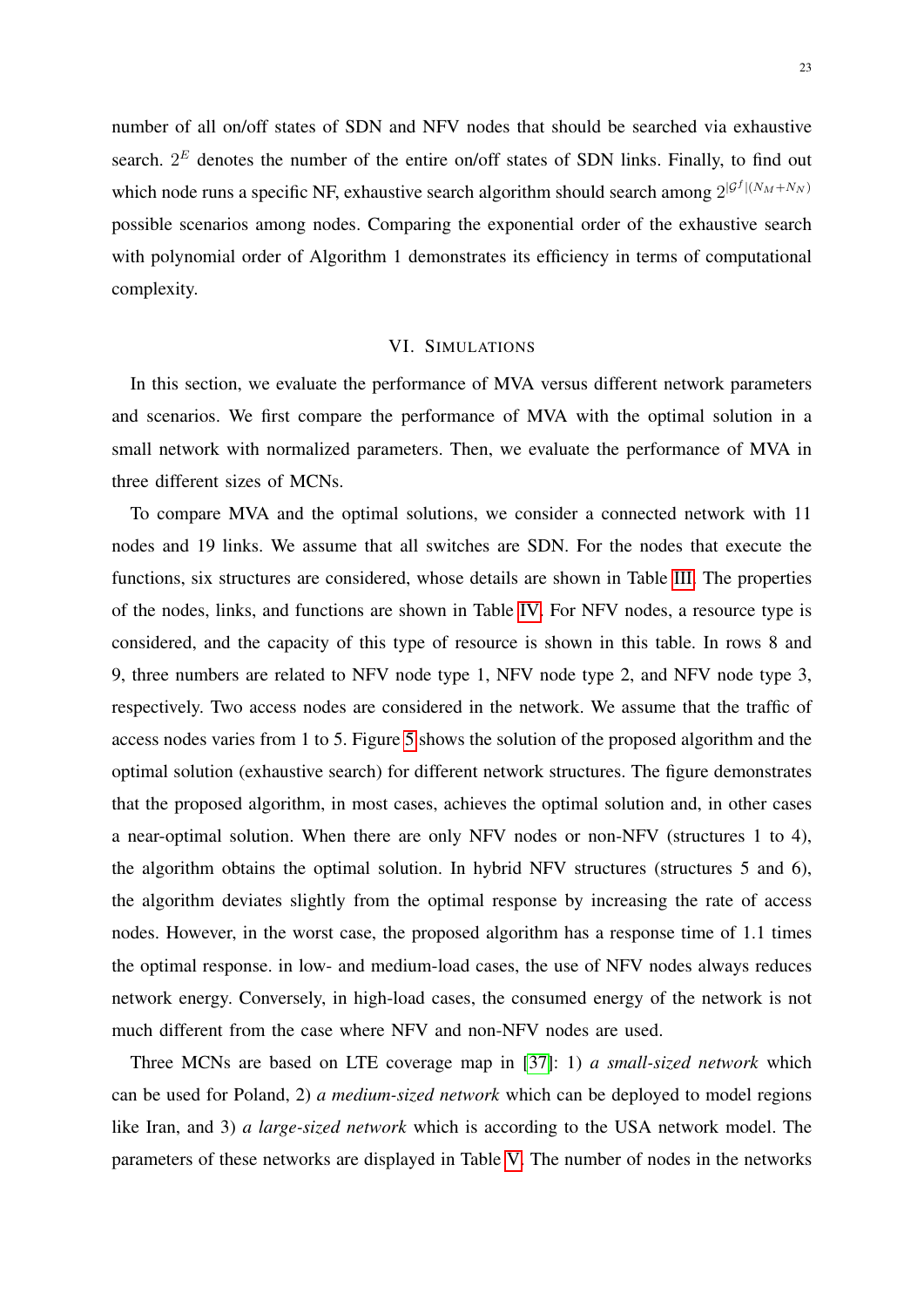TABLE III: Characteristics of Structures

<span id="page-23-0"></span>

| <b>Structures</b> | NFV Nodes | Non-NFV Nodes | <b>SDN</b> Nodes | Access Nodes |
|-------------------|-----------|---------------|------------------|--------------|
| Structure 1       |           | 2             |                  | 2            |
| Structure 2       | 2         |               |                  | 2            |
| Structure 3       | 4         | $\mathbf{0}$  | 5                | 2            |
| Structure 4       | 8         |               |                  | 2            |
| Structure 5       | 2         | 2             | 5                | 2            |
| Structure 6       |           | ٠,            | 3                | ٠,           |

TABLE IV: Characteristics of Nodes, Links and Functions

<span id="page-23-1"></span>

| Parameters              |                     | NFV Node type 1 (Sti NFV Node type 2 (S) NFV Node type 3 (Sti |                     | Non-NFV Nodes                | <b>Switches</b>          | Links    |
|-------------------------|---------------------|---------------------------------------------------------------|---------------------|------------------------------|--------------------------|----------|
| <b>Idle Power</b>       | 50                  | 25                                                            | 12.5                | 50                           | 10                       | 5        |
| Peak Power              | 50                  | 25                                                            | 12.5                | 50                           | 0                        | $\theta$ |
| <b>Ingress Capacity</b> | 10                  | 5                                                             | 2.5                 | 10                           | -                        | 5        |
| Resources               | 60                  | 30                                                            | 15                  | $\overline{\phantom{0}}$     |                          |          |
| <b>Functions</b>        | $1 - 5$             | $1 - 5$                                                       | $1 - 5$             | $1 - 3$ or $4 - 5$           | $\overline{\phantom{0}}$ |          |
| Parameter               | VNF <sub>1</sub>    | VNF <sub>2</sub>                                              | VNF <sub>3</sub>    | VNF <sub>4</sub>             | VNF <sub>5</sub>         |          |
| Resource Required       | $20$ or $10$ or $5$ | $20 \text{ or } 10 \text{ or } 5$                             | $20$ or $10$ or $5$ | 30 or 15 or 7.5              | 30 or 15 or 7.5          |          |
| <b>Ingress Capacity</b> | 10 or 5 or $2.5$    | 10 or 5 or $2.5$                                              | 10 or 5 or $2.5$    | 10 or 5 or 2.510 or 5 or 2.5 | 10 or 5 or $2.5$         |          |

and the data rates of flows are based on [\[32\]](#page-30-11). In this table, the access nodes generate traffic flows.

The characteristics of the network nodes and NFs are shown in Table [VI.](#page-24-1) The types of switches are in accordance with the setup in [\[19\]](#page-29-14). The traffic rate for each flow is a random variable uniformly chosen between 1Mbps and 900Mbps, and we consider a set of NFs as  $G = \{g_1, g_2, g_3, g_4, g_5\}$ . Assume there exist two types of non-NFV nodes: 1) SGW  $\mathcal{G}_{u1} = \{g_1, g_2, g_3\}$  and, 2) PGW  $\mathcal{G}_{u2} = \{g_4, g_5\}$ . We suppose that all NFs must be executed for all flows, i.e.,  $G = G^f$  for all f. Since there exists no related work to this paper, we compare our results with the case that only one path is stored in each stage, i.e., the traditional VA.

In all simulation scenarios, the consumed power in our algorithm is compared to the result of the case where all network components are active. When the number of network com-

<span id="page-23-2"></span>

(f) Structure 6 Fig. 5: Rate of Access Nodes versus power consumption for Optimal Solution and MVA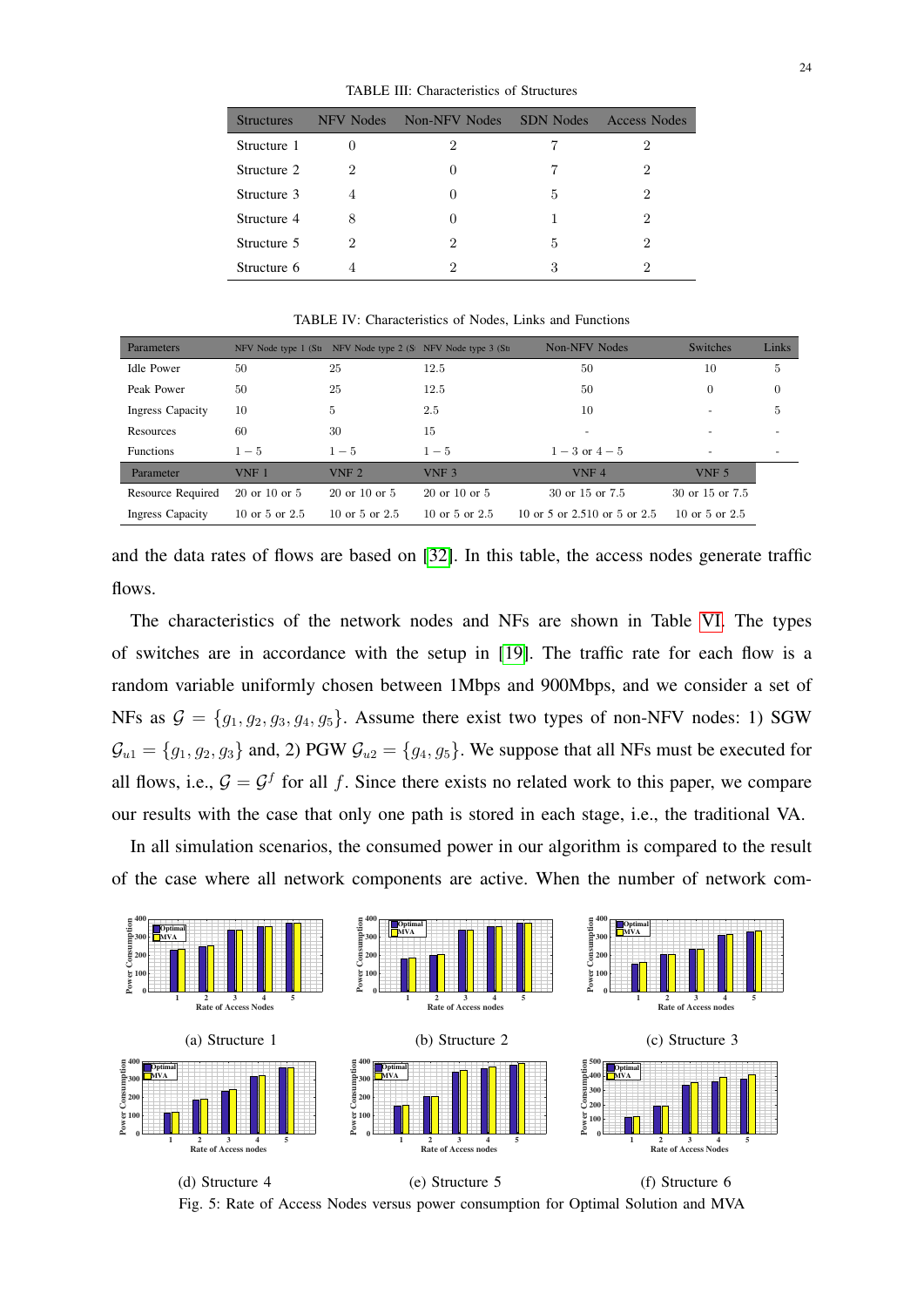<span id="page-24-2"></span>

| $n =$ | Consumed power of reference network while all its network components are active |
|-------|---------------------------------------------------------------------------------|

<span id="page-24-0"></span>

| Parameters                               |                  | Small-Sized Network Medium-Sized Network | Large-Sized Network |
|------------------------------------------|------------------|------------------------------------------|---------------------|
| Number of Access Nodes                   | 16               | 60                                       | 100                 |
| Number of Switches                       | 32               | 90                                       | 150                 |
| Number of Links                          | 88               | 282                                      | 460                 |
| Number of Backbone Links                 | 4                | 42                                       | 60                  |
| Number of Type 1 of Non-NFV Nodes (SGW)  | 4                | 6                                        | 10                  |
| Number of Type 2 of Non-NFV Nodes (PGW)  | 2                | 3                                        | 5                   |
| Number of NFV Nodes                      | 8                | 12                                       | 25                  |
| Number of Internet Exchange Points (IxP) |                  | 3                                        | 5                   |
| Capacity of links                        | [1Mbps, 1Gbps]   | [1Mbps, 1Gbps]                           | [1Mbps, 1Gbps]      |
| Capacity of backbone links               | 40Gbps           | 40Gbps                                   | 40Gbps              |
| Data rate of flow of access nodes        | [1Mbps, 900Mbps] | [1Mbps, 900Mbps]                         | [1Mbps, 900Mbps]    |

TABLE V: Parameters of three scenarios

ponents increases or decreases, the consumed power is compared to the reference networks, e.g., the networks in Table [V.](#page-24-0) Therefore, we define the power consumption coefficient as [\(3\)](#page-24-2).

One of the important parameters to improve the performance of the proposed MVA is the number of stored paths, i.e.,  $\psi_{\bar{k}}^f$ . To show the effect of this parameter, we evaluate the amount of power consumed versus  $\psi_{\bar{k}}^f$ . We also consider  $\psi = \psi_{\bar{k}}^f$ ,  $\forall \bar{k}$ ,  $\forall f$  and that all switches are SDN. In Fig. [6,](#page-24-3) the number of stored paths  $(\psi)$  versus the power consumption coefficient  $(\eta)$ is demonstrated for three network scenarios. As expected, it reveals from Fig. [6](#page-24-3) that storing more paths for each node leads a better energy efficiency in the networks. In small-sized,

<span id="page-24-1"></span>

|                 | <b>NFV Nodes</b><br>Parameter    |                | <b>Switches Nodes</b>      | Type 1 of Non-NFV Nodes (SGW) | Type 2 of Non-NFV Nodes (PGW) |           |
|-----------------|----------------------------------|----------------|----------------------------|-------------------------------|-------------------------------|-----------|
| <b>Nodes</b>    | Idle Power $(\theta P_u^{\max})$ | 1000W          | $500W$ (Chassis Power)     | 8000W                         | 8000W                         |           |
| Network         | Peak Power $(P_u^{\max})$        | 2000W          | $1000W$ (Line-cards Power) | 20000W                        | 20000W                        |           |
|                 | Ingress Capacity $(r_u)$         |                |                            | 10Gbps                        | 20Gbps                        |           |
|                 | <b>Functions</b>                 |                |                            | $g_1, g_2, g_3$               | $g_4, g_5$                    |           |
|                 | Physical CPU Cores               | 16             |                            |                               |                               |           |
|                 | Parameter                        | VNF $q_1$      | VNF $q_2$                  | ?VNF $q_3$                    | VNF $q_4$                     | VNF $q_5$ |
| NF <sub>S</sub> | CPU Required $(c_k)$             | $\overline{2}$ | 6                          | 4                             | 4                             | 8         |
|                 | Ingress Capacity $(r_i)$         | 1Gbps          | 1Gbps                      | 1Gbps                         | 1Gbps                         | 1Gbps     |
|                 | Data Rising Factor $(\gamma_k)$  |                | 1.1                        |                               |                               | 1.05      |
|                 |                                  |                |                            |                               |                               |           |

TABLE VI: The characteristics of the network nodes and network functions

<span id="page-24-3"></span>

(3)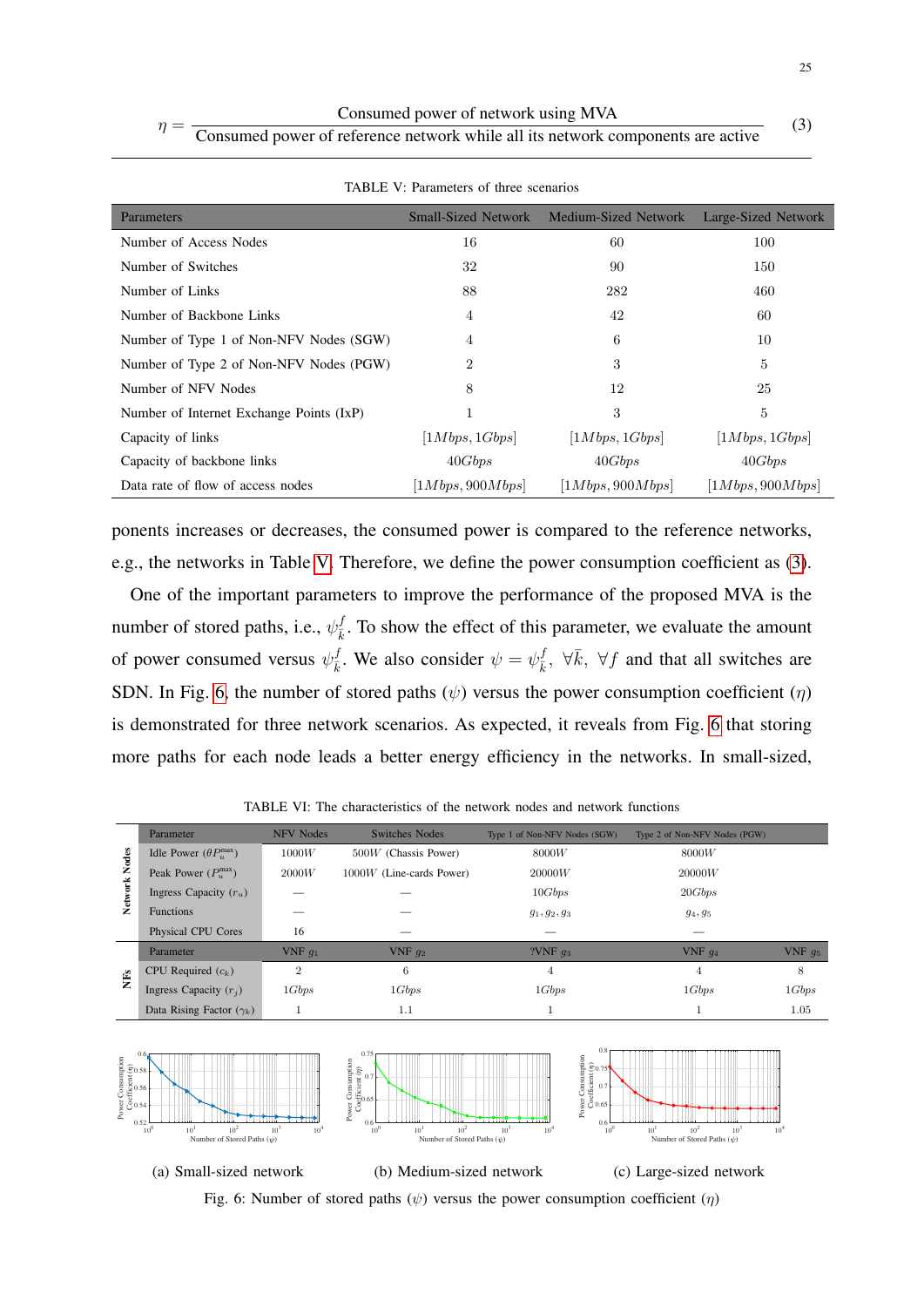<span id="page-25-0"></span>

Fig. 7: Average rate of flows versus the power consumption coefficient  $(\eta)$ 

medium-sized, and large-sized networks, if 64, 128, and 128 paths are stored for each node, the consumed power decrements about 8%, 10%, and 12%, respectively. From Fig. [6](#page-24-3) when  $\psi = 1024$ , the performance of our algorithm approaches the case that all paths are stored in the three network scenarios.

Fig. [7](#page-25-0) plots the percentage of the consumed power in the three network scenarios versus the average data rate of the access nodes, i.e.,  $r<sup>f</sup>$ . For this simulation, we assume all switches are SDN. Fig. [7](#page-25-0) (a) shows that for the small-sized network, by increasing the average data rate of the access nodes from 50Mbps to 1150Mbps, the consumed power of the network rises from 30% to 75%. Figures [7](#page-25-0) (b) and [7](#page-25-0) (c) show that in the medium-sized and largesized networks by increasing the average data rate of access nodes, the consumed power of networks rises approximately from 40% to 90%. These results verify that increasing  $r<sup>f</sup>$  leads to an increment of the consumed power as expected.

Now we aim to evaluate the effect of transition from the non-SDN and non-NFV network to the full SDN and full NFV networks in terms of energy efficiency. To answer this critical issue, in Figs. [8](#page-26-0)[-10,](#page-27-0) for different numbers of NFV nodes and non-NFV nodes and for different percentages of SDN switches, the power consumption coefficient of the three network scenarios are plotted versus the data rate of access nodes. In Fig. [8,](#page-26-0) all switches belong to SDN nodes. In Fig. [9,](#page-26-1) 50% of switches belong to SDN nodes, and in Fig. [10,](#page-27-0) all switches are non-SDN. For these figures, the average data rate of the access nodes are 100Mbps, 300Mbps, 500Mbps, 700Mbps, and 900Mbps.

Figure [8](#page-26-0) (a) show that by increasing the number of NFV nodes in the small-sized network where all switches of networks are SDN, the consumed power of the network decreases. When there are 20 NFV nodes in the network, the network consumes between 8% and 20% less power than the case that there does not exist any NFV node in the network. Figure [8](#page-26-0) (b) shows that in the medium-sized networks and in the case that there are only NFV nodes in the network, the network consumes about 20% less power than in a network without NFV nodes. In the large-sized network scenario, Fig. [8](#page-26-0) (c) shows that by increasing the number of NFV nodes from zero to 90%,  $\eta$  reduces by up to 50%.

Based on our observation in these simulations, in the case that there are no NFV nodes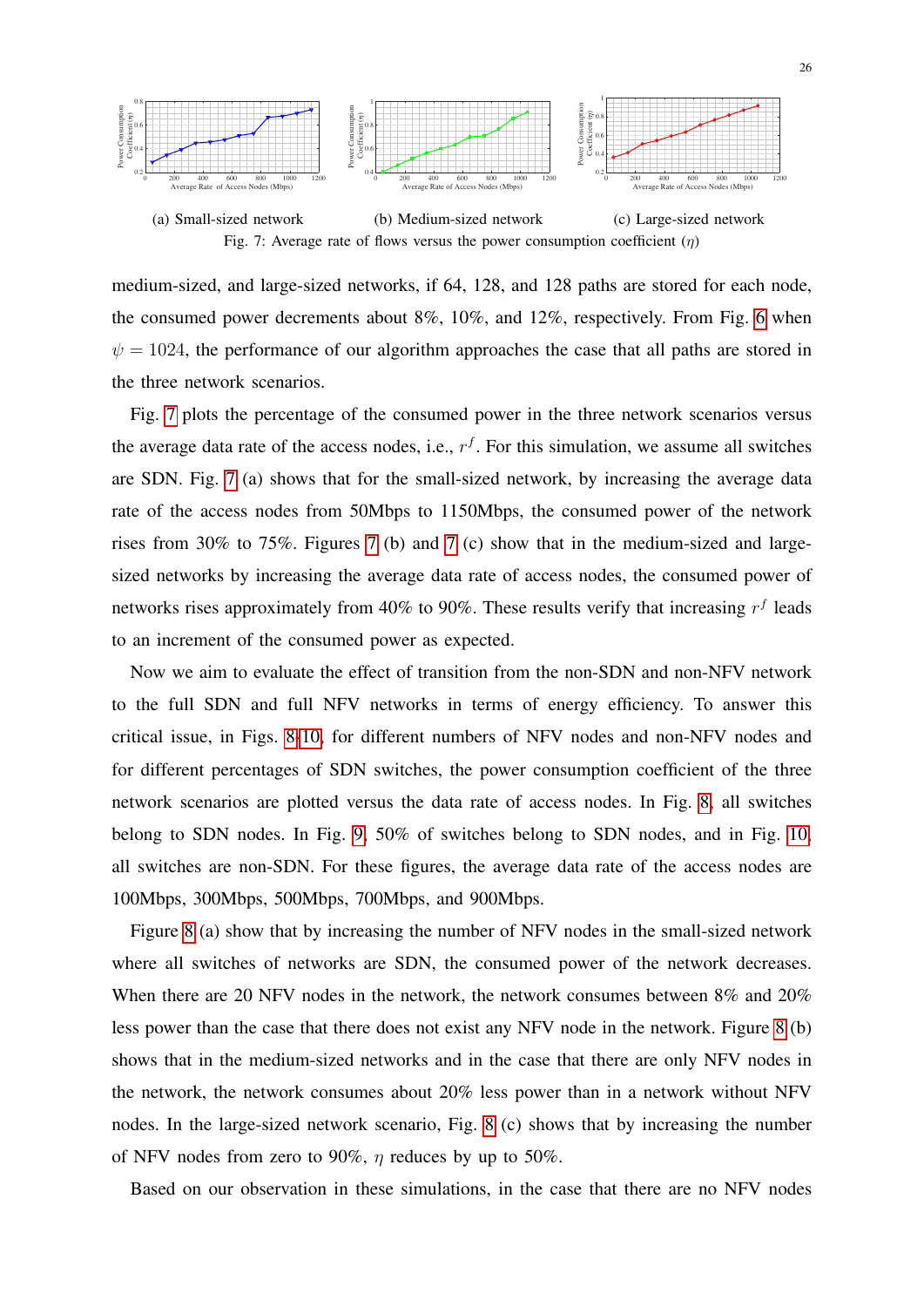<span id="page-26-0"></span>

(a) Small-sized network (b) Medium-sized network (c) Large-sized network Fig. 8: Number of NFV nodes and non-NFV nodes versus the power consumption coefficient  $(n)$  for 100% SDN switches

<span id="page-26-1"></span>

(a) Small-sized network (b) Medium-sized network (c) Large-sized network Fig. 9: Number of NFV nodes and non-NFV nodes versus the power consumption coefficient  $(\eta)$  for 50% SDN switches

for the three network scenarios, all nodes are in on state for a certain amount of traffic in the network. For example, in the small network scenario in Fig. [7](#page-25-0) (a), when the data rate is greater than 500Mbps, all nodes are in the on state. As a result, the consumed power exponentially increases. As concluded from Fig. [8,](#page-26-0) in the case that there is no NFV node, when the average data rate increases from 500Mbps to 700Mbps, the consumed powers of the three network scenarios rise significantly. However, for the hybrid NFV networks, the consumed power will gradually increase by increasing the data rates of access nodes in the network. For the same data rate, with increasing the number of NFV nodes in all three network scenarios, the amount of consumed power decreases.

The same behavior can be observed in Figs. [9](#page-26-1) and [10](#page-27-0) for the case that 50% and 0% of switches are SDN, respectively, i.e., by increasing the number of NFV nodes in the networks, energy consumption has been reduced. In addition, when there is no NFV node in the networks, by increasing data rates of the access nodes from 500Mbps to 700Mbps, the power consumption coefficient  $(\eta)$  significantly increases. According to Figs. [8,](#page-26-0) [9,](#page-26-1) and [10,](#page-27-0) the more number of SDN nodes in the network, the more energy will be saved by increasing the number of the NFV nodes. Similarly, if traffic data rates of the access nodes are low, by increasing the number of NFV nodes, we can save more energy in the network.

According to Figs. [8,](#page-26-0) [9,](#page-26-1) and [10,](#page-27-0) in most cases, the power consumption coefficient  $\eta$ , of the networks with hybrid NFV nodes approach the power of networks with full NFV nodes. For instance, in Fig. [8](#page-26-0) (a),  $\eta$  for a network with 20 NFV nodes is close to  $\eta$  for a network with 11 NFV nodes. According to the migration cost of swapping non-NFV/non-SDN nodes to NFV/SDN node, with the hybrid NFV scenarios, mobile operators can approximately achieve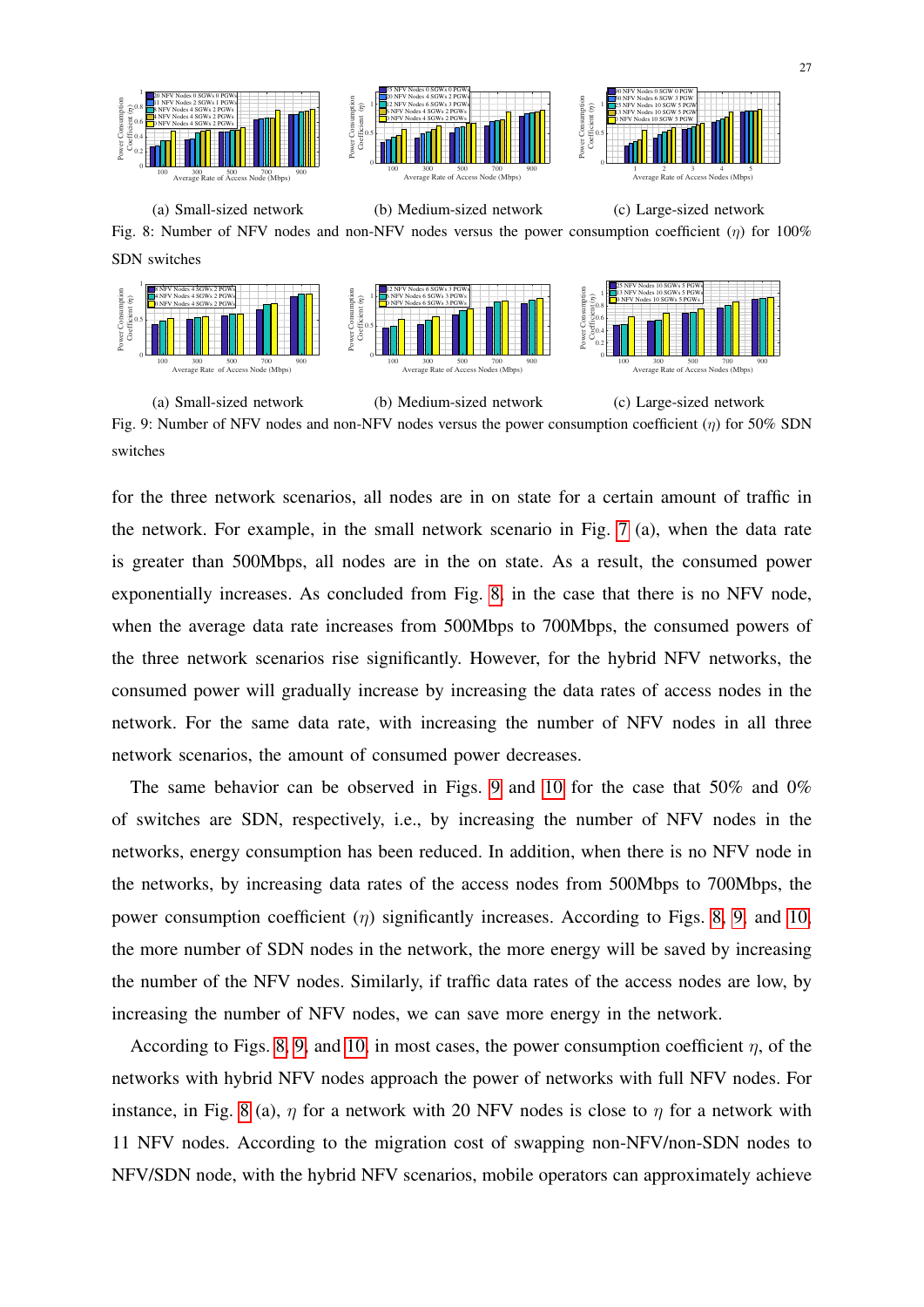(c) Large-sized network

<span id="page-27-0"></span>

(b) Medium-sized network

(a) Small-sized network

<span id="page-27-1"></span>Fig. 10: Number of NFV nodes and non-NFV nodes versus the power consumption coefficient  $(\eta)$  for 0% SDN switches

TABLE VII:  $\bar{\eta}$  for different network sizes and different fractions of NFV nodes and SDN switches

| NFV Nodes $(\%)$    |       |     |      | Small-Sized Network      |                          |       |      |      | Medium-Sized Network     |                              |       |      |      | Large-Sized Network      |         |
|---------------------|-------|-----|------|--------------------------|--------------------------|-------|------|------|--------------------------|------------------------------|-------|------|------|--------------------------|---------|
| SDN Switches $(\%)$ | $0\%$ | 25% | 50%  | 75%                      | 100%                     | $0\%$ | 25%  | 50%  | 75%                      | 100%                         | $0\%$ | 25%  | 50%  | 75%                      | $100\%$ |
| $0\%$               |       | 1.5 | 1.67 | −                        | $\equiv$                 |       | 1.28 | 1.49 | $\overline{\phantom{0}}$ |                              |       | 1.52 | 1.68 | $\overline{\phantom{0}}$ |         |
| 50%                 |       | .67 | 1.83 | $\overline{\phantom{a}}$ | $\overline{\phantom{m}}$ | .08   | 1.42 | 1.53 | $\qquad \qquad -$        | $\qquad \qquad \blacksquare$ | 1.4   | .68  | 1.8  |                          |         |
| 100%                |       |     | 2.16 | 2.3                      | 2.3                      | 1.2   | 1.51 | 1.57 | 1.71                     | 1.87                         | 1.8   | 2.32 | 0.44 |                          | 2.6     |

the energy efficiency close to the full NFV scenarios with less cost. Also, in hybrid NFV, the computation of our proposed algorithm is reduced considerably compared to the full NFV case.

To highlight the effect of the fraction of SDN switches and NFV nodes on energy efficiency among the three scenarios in more clear manner, we define

$$
\bar{\eta} = \frac{1 - \eta^{\min}}{1 - \eta^{\min}_{\text{non-NFV}/\text{non-SDN}}},
$$

where  $\eta_{\text{non-NFV}/\text{non-SDN}}^{\text{min}}$  denotes the minimum power consumption coefficient of the network in the case of non-SDN and non-NFV.  $\eta^{\min}$  is the minimum value of  $\eta$ . Consequently,  $\bar{\eta}$ demonstrates the percentage of saved power for both cases via applying MVA. Table [VII](#page-27-1) represents  $\bar{\eta}$  for different fractions of SDN switches and NFV nodes in the networks in the three scenarios. According to Table [VII,](#page-27-1) our proposed algorithm has a considerable gain in term of energy efficiency in the large-sized and small-sized networks. However, the energy efficiency gain in the medium-sized network is not as much as the two other scenarios.

The MVA algorithm is proposed for the transition to full SDN and full NFV network. According to simulations, partial SDN and hybrid NFV network have more energy efficiency than the network, which does not deploy SDN and NFV. Since deploying the network with SDN and converting non-NFV nodes to NFV nodes are expensive, by equipping parts of the networks with SDN and converting part of non-NFV nodes to NFV nodes, the proposed algorithm can save considerable power in the network. However, in terms of migration and computation costs, partial SDN and hybrid NFV networks can outperform full SDN and NFV networks. Therefore, appropriately choosing the percentage of SDN and NFV nodes in the network can be considered as an essential design parameter from the infrastructure providers' point of view.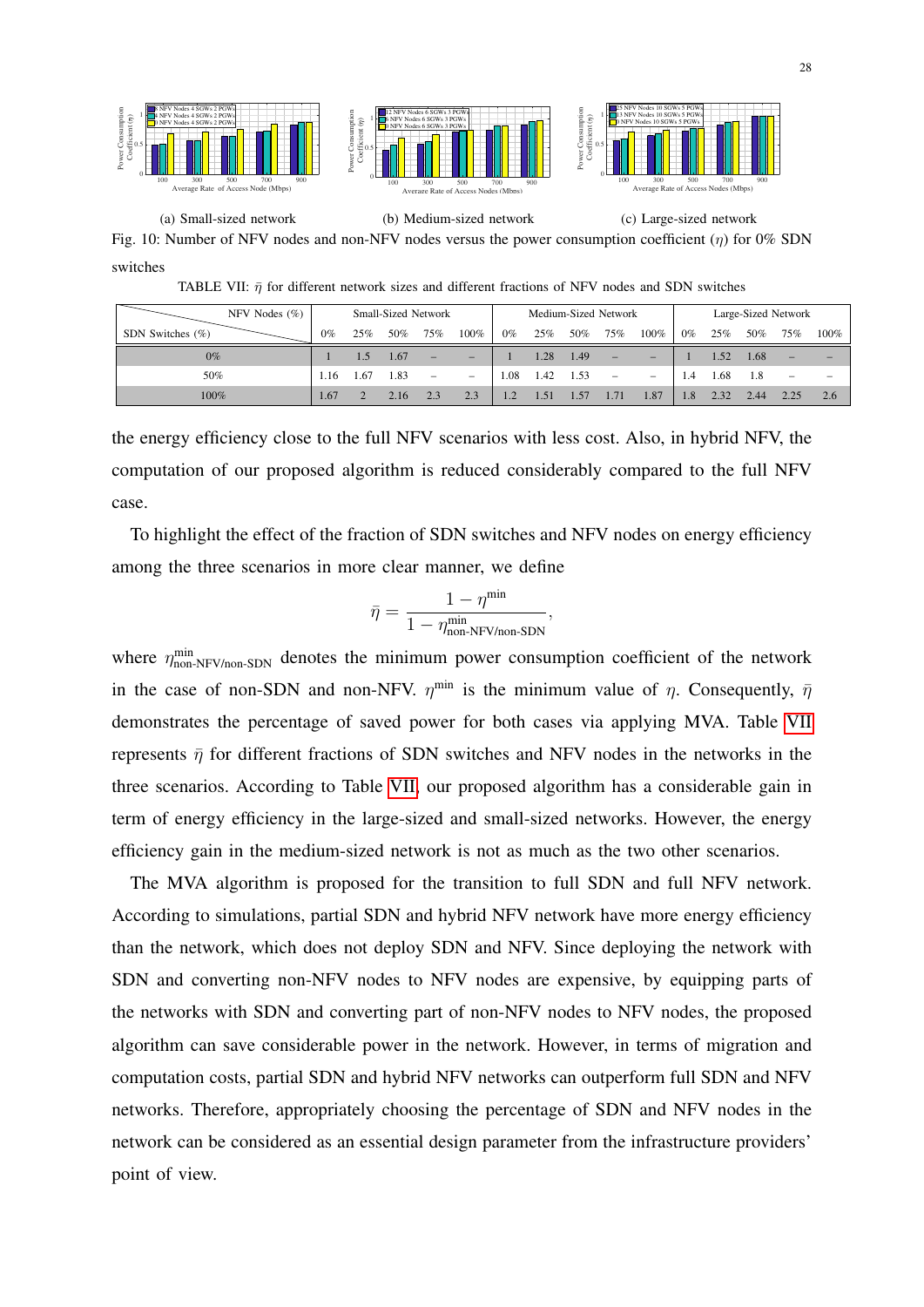# VII. CONCLUSION

<span id="page-28-3"></span>In this paper, the joint virtual network function placement and routing optimization problem with the goal of energy efficiency was addressed in a general framework of a partial SDN and hybrid NFV, where links and nodes can be turned off. We demonstrate how the related problem can be formulated. To deal with the NP-hardness of this problem and solve it efficiently, we deployed a multi-stage graph and a modified Djikstra's routing algorithm (MDRA) by proposing a modified Viterbi algorithm (MVA). Simulation results reveal that for small, medium and large network sizes, the proposed algorithm saves up to 70%, 60%, and 60% consumed power compared to the case where all nodes and links are in on-state. The evaluations also assessed the trade-off of changing the percentage of SDN switches and NFV nodes in the network in terms of energy efficiency, migration and computation costs. For example, if half of the switches are SDN and half of the nodes execute VNFs, the proposed algorithm can save up to 50%, 40% and 40% power in small size, medium size and large size networks compared to non SDN/NFV networks, respectively, while the computation and migration costs are significantly reduced compared to the full SDN/NFV networks. Due to the complexity of the energy efficiency problem in SDN and NFV networks, this paper does not consider traffic dynamics. Which are left for future work.

It should be noted that in this paper, only the energy consumption of SDN and NFV networks were investigated, and based on that, we concluded that partial SDN and hybrid NFV networks had very close energy efficiency performance to those achieved by full SDN and NFV networks in some cases. Because of its vast advantages, encompassing CAPEX and OPEX reduction, network flexibility, QoS, easier network management and orchestration, full SDN, and full NFV are going to be the only choice in the future.

Jointly optimizing this parameter and the physical location of NFV, SDN, and traditional nodes to attain the best performance of network in terms of energy efficiency and related costs are considered as future works of this paper.

#### **REFERENCES**

- <span id="page-28-0"></span>[1] A. S. D. Alfoudi, S. H. S. Newaz, A. Otebolaku, G. M. Lee and R. Pereira, "An Efficient Resource Management Mechanism for Network Slicing in a LTE Network," *in IEEE Access,* vol. 7, pp. 89441-89457, 2019, doi: 10.1109/ACCESS.2019.2926446.
- <span id="page-28-1"></span>[2] R. Bolla, R. Bruschi, F. Davoli, and C. Lombardo, "Fine-grained energy-efficient consolidation in SDN networks and devices," *IEEE Transactions on Network and Service Management,* vol. 12, no. 2, pp. 132-145, May 2015.
- <span id="page-28-2"></span>[3] G. P. A. W. Group et al., "View on 5g architecture," White Paper, July, 2016.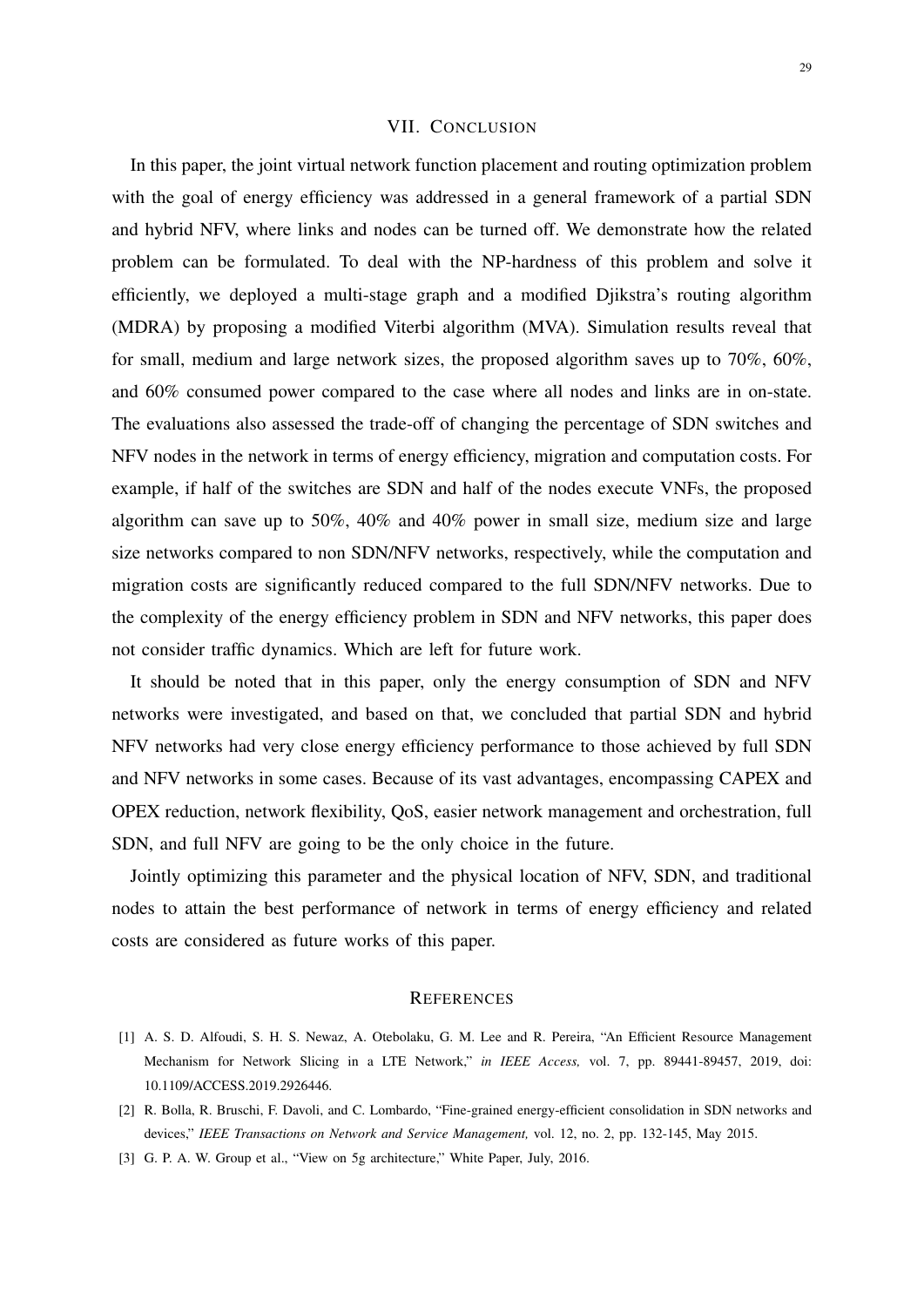- <span id="page-29-0"></span>[4] V. G. Nguyen, A. Brunstrom, K. J. Grinnemo, and J. Taheri, "SDN/NFV-based mobile packet core network architectures: a Survey," *IEEE Communications Surveys Tutorials,* vol. 19, pp. 1567-1602, Thirdquarter 2017.
- <span id="page-29-1"></span>[5] K. Gomez, T. Rasheed, L. Reynaud, and L. Goratti, "FME: a flexible management entity for virtualizing LTE evolved packet core," in Proceedings of Network Operations and Management Symposium (NOMS), pp. 1-4, IEEE, Krakow, Poland, May 2014.
- <span id="page-29-2"></span>[6] F. Malandrino, C. F. Chiasserini, C. Casetti, G. Landi and M. Capitani, "An Optimization-Enhanced MANO for Energy-Efficient 5G Networks," in IEEE/ACM Transactions on Networking, vol. 27, no. 4, pp. 1756-1769, Aug. 2019, doi: 10.1109/TNET.2019.2931038.
- <span id="page-29-3"></span>[7] H. Baba, M. Matsumoto, and K. Noritake, "Lightweight virtualized evolved packet core architecture for future mobile communication," *in Proceeding on Wireless Communications and Networking Conference (WCNC),* pp. 1811-1816, IEEE, New Orleans, LA, USA, March 2015.
- <span id="page-29-4"></span>[8] M. Jarschel and R. Pries, "An openflow-based energy-efficient data center approach," *in Proceedings of the ACM SIGCOMM 2012 conference on Applications, technologies, architectures, and protocols for computer communication,* pp. 87-88, ACM, Helsinki, Finland, August 2012.
- <span id="page-29-5"></span>[9] D. Kakadia and V. Varma, "Energy efficient data center networks-A SDN based approach," *IBM Collaborative Academia Research Exchange*, August 2012, [online] Available: [http://goo.gl/6o5MBj.](http://goo.gl/6o5MBj)
- <span id="page-29-6"></span>[10] L. Prete, F. Farina, M. Campanella, and A. Biancini, "Energy efficient minimum spanning tree in openFlow networks," *in European Workshop on Software Defined Networking (EWSDN),* pp. 36-41, IEEE, December 2012.
- <span id="page-29-7"></span>[11] R. Wang, Z. Jiang, S. Gao, W. Yang, Y. Xia, and M. Zhu, "Energy-aware routing algorithms in Software-Defined Networks," *in Proceedings on IEEE International Symposium on a World of Wireless, Mobile and Multimedia Networks,* pp. 1-6, June Sydney, NSW, Australia, June 2014.
- <span id="page-29-8"></span>[12] F. Giroire, J. Moulierac, and T. K. Phan, "Optimizing rule placement in software-defined networks for energy-aware routing," *in Proceedings of IEEE International Conference on Global Communications Conference (GLOBECOM),* pp. 2523-2529, IEEE, Austin, TX, USA, December 2014.
- <span id="page-29-9"></span>[13] H. Wang, Y. Li, D. Jin, P. Hui, and J. Wu, "Saving energy in partially deployed software defined networks," *IEEE Transactions on Computers,* vol. 65, no. 5, pp. 1578-1592, July 2016.
- <span id="page-29-16"></span>[14] S. Agarwal, M. Kodialam, and T. Lakshman, "Traffic engineering in software defined networks," *in Proceedings of IEEE International Conference on Computer Communications (INFOCOM)*, pp. 2211-2219, IEEE, Turin, Italy, April 2013.
- <span id="page-29-10"></span>[15] ETSI, "Green abstraction layer (GAL): power management capabilities of the future energy telecommunication fixed network nodes," *tech. rep., ETSI Std.* 203 237 version 1.1.1, March 2013.
- <span id="page-29-11"></span>[16] B. G. Assefa and Ö. Özkasap, "RESDN: A Novel Metric and Method for Energy Efficient Routing in Software Defined Networks," in IEEE Transactions on Network and Service Management, vol. 17, no. 2, pp. 736-749, June 2020, doi: 10.1109/TNSM.2020.2973621.
- <span id="page-29-12"></span>[17] M. A. T. Nejad, S. Parsaeefard, M. A. Maddah-Ali, T. Mahmoodi, and B. H. Khalaj, "vSPACE: VNF simultaneous placement, admission control and embedding," *IEEE Journal on Selected Areas in Communications,* vol. 36, no. 3, pp. 542-557, March 2018.
- <span id="page-29-13"></span>[18] B. Tahmasebi, M. A. Maddah-Ali, S. Parsaeefard, and B. H. Khalaj, "Optimum transmission delay for function computation in nfv-based networks: the role of network coding and redundant computing," *IEEE Journal on Selected Areas in Communications,* vol. 36, no. 10, pp. 2233 - 2245, Oct. 2018.
- <span id="page-29-14"></span>[19] F. Bari, S. R. Chowdhury, R. Ahmed, R. Boutaba, and O. C. M. B. Duarte, "Orchestrating virtualized network functions," *IEEE Transactions on Network and Service Management,* vol. 13, no. 4, pp. 725-739, December 2016.
- <span id="page-29-15"></span>[20] V. Eramo, M. Ammar, and F. G. Lavacca, "Migration energy aware reconfigurations of virtual network function instances in NFV architectures," *IEEE Access,* vol. 5, pp. 4927-4938, March 2017.